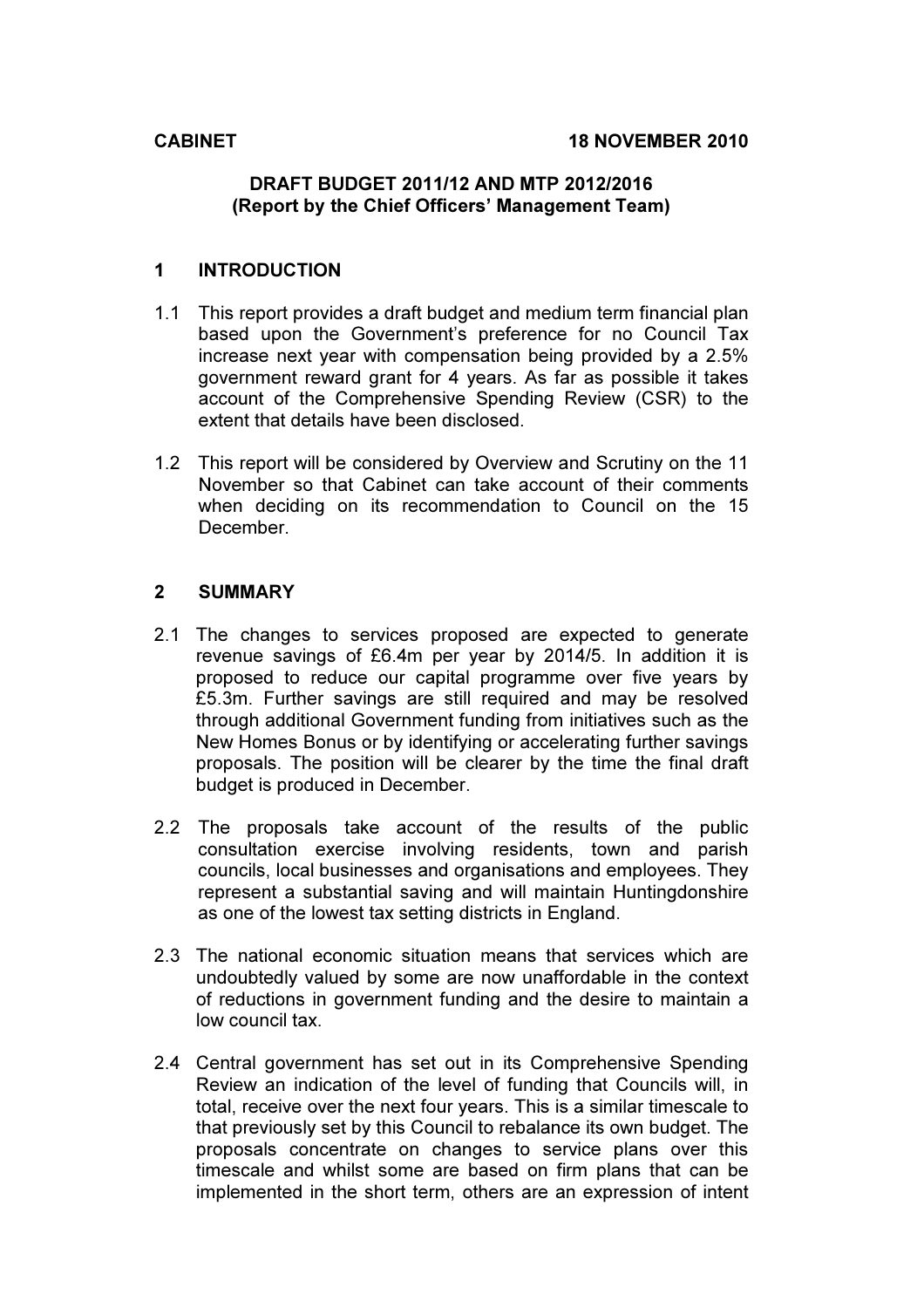to make changes, the timing and detail of which are still to be determined.

- 2.5 The proposals prioritise maintaining a low Council Tax whilst re balancing our budget within four years, by which time our revenue reserves will be at a minimal level. Our proposals focus expenditure on the maintenance of services in key areas, although even in these areas substantial savings through efficiency and other cost reductions are also sought. Key areas include:
	- Waste collection and recycling
	- Support for vulnerable people, including benefits and housing advice
	- Support for healthy lifestyles
	- Strategic planning and growth
	- Licensing, elections and regulatory functions
- 2.6 The capital programme will be scaled back. Those programmes that could be justified at a time when the Council had access to unrestricted capital reserves will be reduced or ended. Significant strategic investments required to support the development and economic wellbeing of the district and our towns, and those where an economic financial return can be obtained, are maintained in full.
- 2.7 Savings resulting from reductions in the number of senior staff and consequent reorganisations are expected to save £300k in the first 12 months. Over the course of the 4 year saving plan further reductions in senior staffing are expected to bring this total to more than £700k per year. These savings are dependent upon further reorganisations and the development of more shared working.
- 2.8 Over the period it is planned to negotiate a series of changes to pay, pay systems and allowances which are targeted to save £350k per year.
- 2.9 The impact on staff generally has not yet been determined but has been estimated. In many areas proposals will be produced over the coming months and will be subject to staff consultation. However in total we expect that the budget savings will require a reduction in headcount of 124 full time equivalents (FTE) over 4 years. This amounts to about 1 in 7 staff and will be achieved firstly through voluntary redundancy and natural wastage, but is also likely to result in some compulsory redundancies during the period. Details are given in Annex C.
- 2.10 Detailed proposals for government funding have not yet been made available to us. The new homes bonus, changes to funding of the concessionary bus fares scheme and funding arrangements for housing benefits and council tax in particular may result in further substantial changes.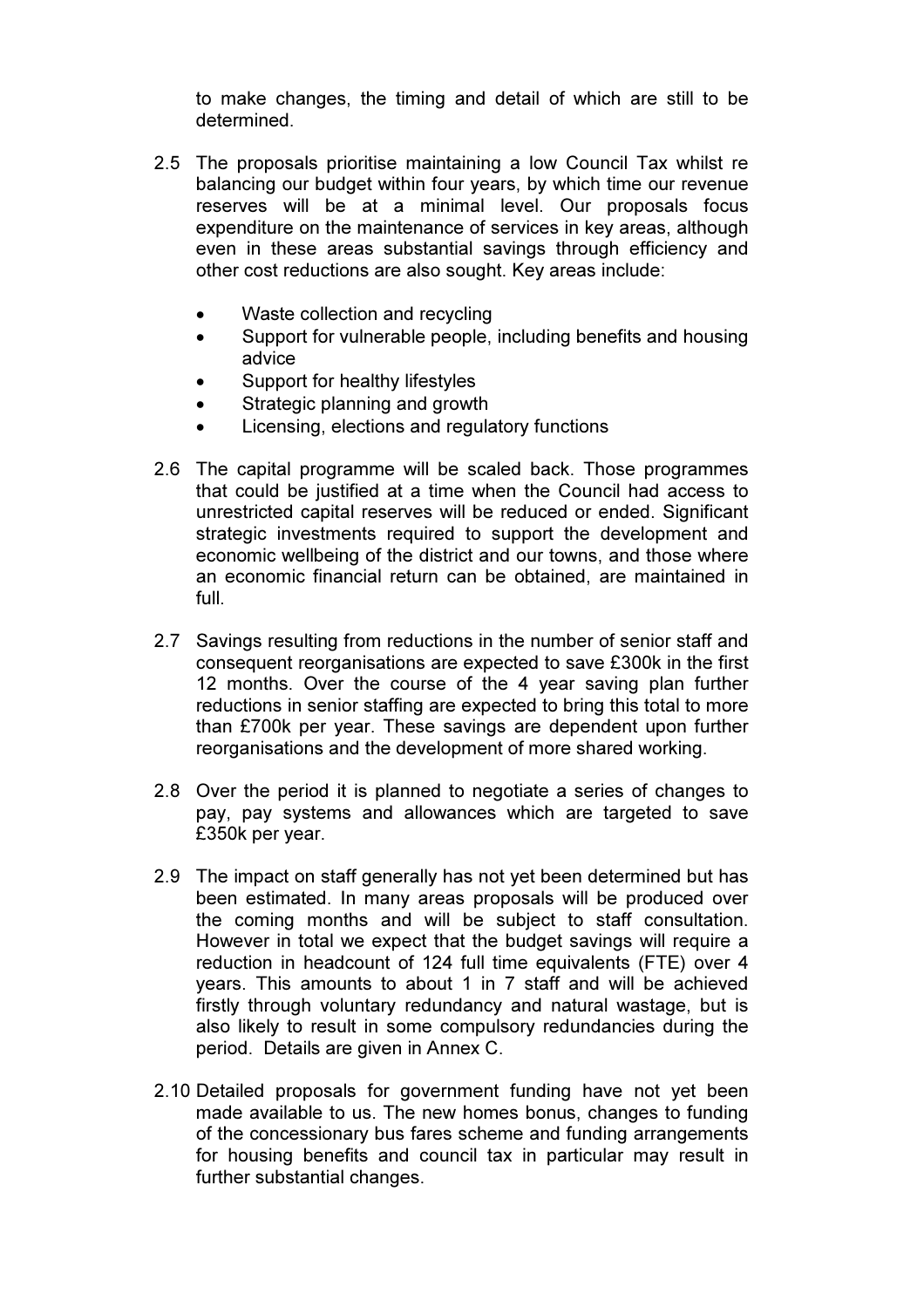### 3. GOVERNMENT GRANT

- 3.1 The Financial Forecast Report, considered in September, assumed that Government Grants:
	- would fall in cash terms by 25% over 5 years
	- that there would be some loss from formula changes
	- that the loss re concessionary fares would not be larger than our spending saving

The Comprehensive Spending Review (CSR) has provided information on the overall impact on local authorities. It refers to a real terms cut of 28% over 4 years. Whilst this is equivalent to a cash reduction of around 20%, the reward grant for not raising Council Tax next year has to be funded from within this sum. The Government have also front-ended the cuts so that the average Council will suffer a reduction of 11% in its funding for the coming year. The tables below shows how our new forecast, based on CSR figures, requires us to make savings much earlier than previously expected:

| <b>Government Grant *</b>          | <b>Budget</b> | <b>MTP</b> |        |       |           |
|------------------------------------|---------------|------------|--------|-------|-----------|
| - % change                         | 11/12         | 12/13      | 13/14  | 14/15 | 15/16     |
|                                    | £M            | £M         | £M     | £M    | £M        |
| Cash reduction assumed in Forecast | -5%           | $-5%$      | -5%    | $-5%$ | -5%       |
| <b>CSR</b> overall reduction       | $-11%$        | $-6%$      | $-1\%$ | $-6%$ | $+2.5%$ # |

# assumed that there will be an inflationary increase after this spending round. \*Grant includes Revenue Support Grant and NNDR which are in aggregate distributed in line with the grant formula.

| <b>Government Grant*</b>               | <b>Budget</b> | <b>Budget</b> | <b>MTP</b> |       |       |       |
|----------------------------------------|---------------|---------------|------------|-------|-------|-------|
|                                        | 10/11         | 11/12         | 12/13      | 13/14 | 14/15 | 15/16 |
| <b>Cash change</b>                     | £M            | £M            | £M         | £M    | £M    | £M    |
| <b>Current Approved MTP (February)</b> | 12.9          | 12.4          | 12.6       | 12.6  | 12.9  | 13.3  |
| <b>Forecast (September)</b>            | 12.9          | 11.7          | 11.3       | 10.7  | 10.2  | 9.7   |
| <b>This Draft</b>                      | 12.9          | 11.1          | 10.5       | 10.4  | 9.7   | 10.0  |

- 3.2 There are two areas of concern in this assumption. Firstly there is a major risk that the Sparse proposal on Concessionary Fares (see below) will not be supported by the Government and secondly there is a clear expectation by commentators and the LGA that District Councils will do worse than the average position due to the protections promised on education and social services.
- 3.3 Since the original concessionary bus fares grant consultation document was published the section on concessionary fares has proven to be badly explained, very controversial and flawed. As a result, the DCLG revised the exemplifications. In so doing, it become clear that the figures quoted were not, as is the norm, the proposed reduction in grant to reflect the saving in expenditure but the net impact on the authority. The proposals were based on a major redistribution to metropolitan and London authorities (i.e. of the grant taken from Huntingdonshire and the other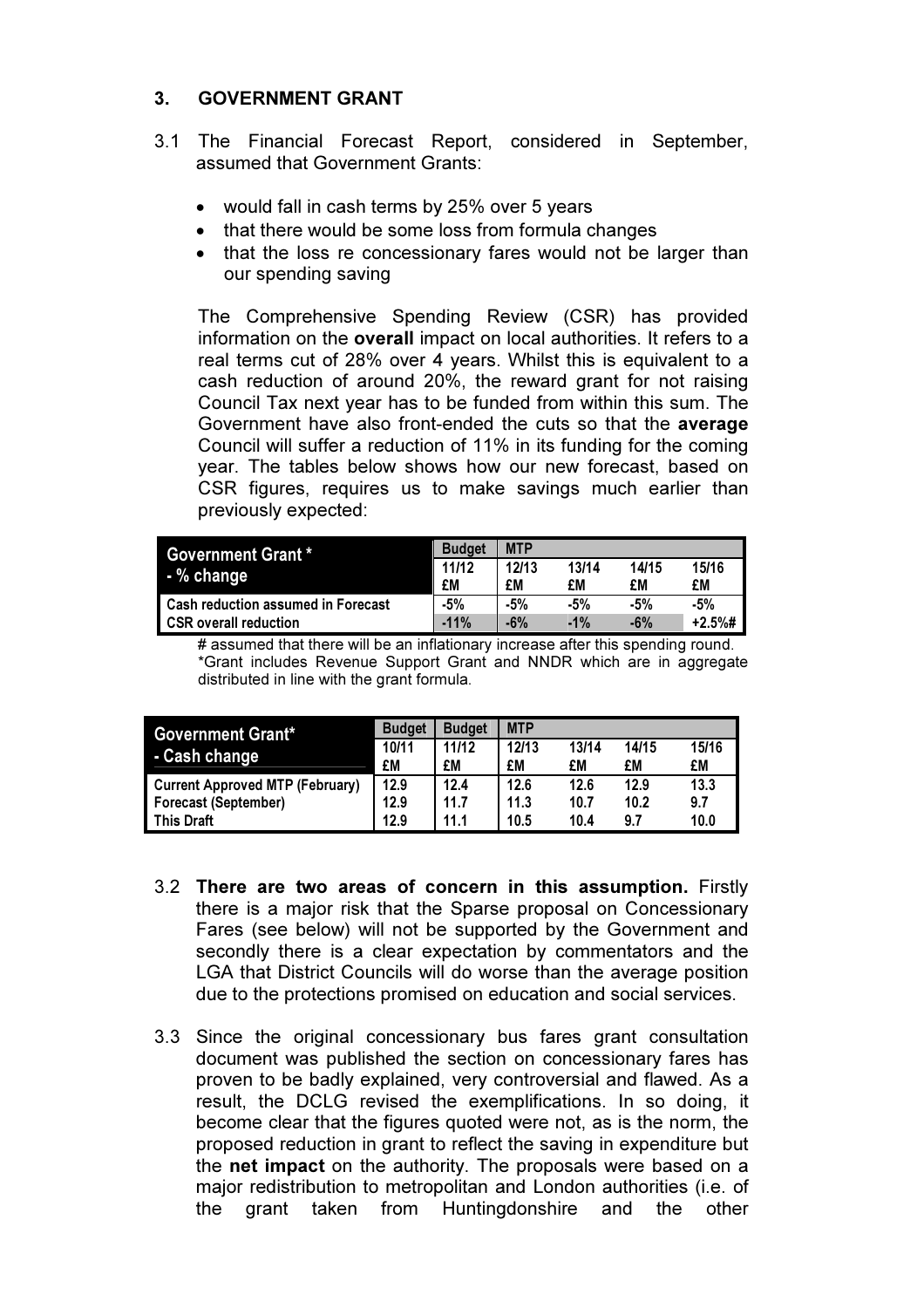Cambridgeshire Districts only a portion would be given to the County Council to fund concessionary fares). The net loss to Huntingdonshire would be between £0.6M and £1.4M depending on the option chosen. All other Cambridgeshire Districts (except Cambridge City) would also lose out significantly. Annex D illustrates the position for one set of the 24 combinations that are being considered.

- 3.4 As a result of lobbying from Sparse (a pressure group for rural authorities) a further option which reduces each Districts grant by their spending on Concessionary Fares and transfers it straight to their County has been circulated by DCLG but it is clear that the civil servants, responsible for the grant formula, are unenthusiastic because it gives them technical difficulties. The LGA response to the consultation strongly expresses their view that the impact should be neutral for District Councils.
- 3.5 On a more positive note, the Government is proposing a "New Homes Bonus" for authorities that support the growth agenda. Consultation will take place in November but it is expected that a portion of the Council Tax from new dwellings will be added to Government Grant for a fixed number of years. Unfortunately, this will predominantly be a re-allocation of grant and so will be damped, thus reducing the impact.

#### 4 COUNCIL TAX OPTIONS

- 4.1 The Government's preference is for Councils to freeze Council Tax for the coming year. This option has been incorporated into the plan and brings with it a reward grant of 2.5% of our 2010/11 Council Tax for four years.
- 4.2 The option to raise Council Tax is also modelled. This is based on a figure that the majority of those recently surveyed said they would accept if it meant that there would be greater protection of services. The majority of households in the District are in Council Tax band C or below and so a 2011/12 Council Tax of £147.57 is modelled which is based on a 40p per week increase for a band C property. This would still leave the Council's tax level in the bottom third of District Councils.
- 4.3 Should the Council decide, and be permitted, to raise council tax it would defer and reduce the level of spending cuts required.
- 4.4 In each case it is then assumed that rises would subsequently be 2.5% a year.
- 4.5 Any significant increase in Council Tax could potentially be capped by the Secretary of State.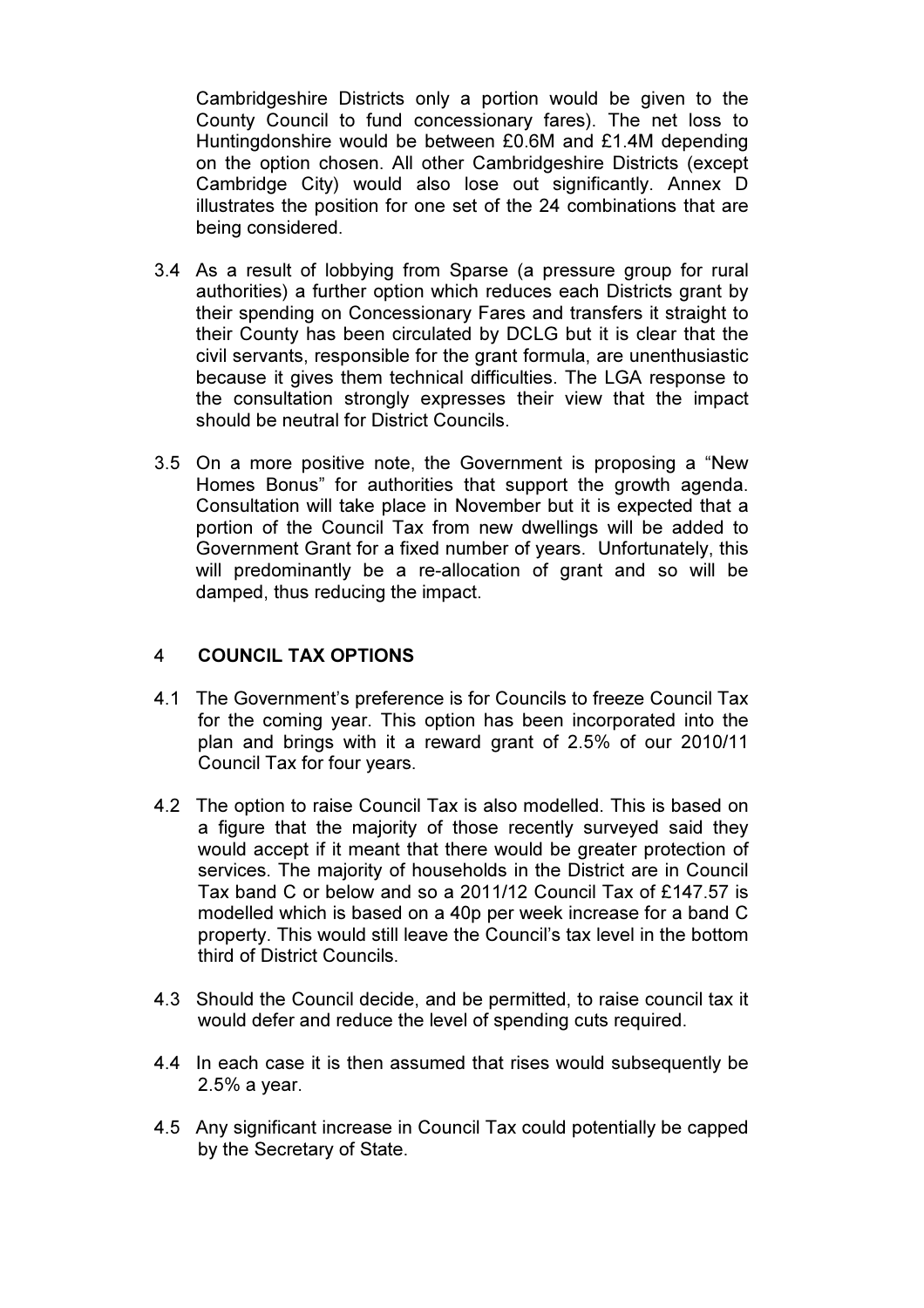4.6 From 2012/13 onwards it is proposed by the Government that Council Tax increases, in excess of a limit set by the Secretary of State, will require public support from a referendum which would be costly, a significant administrative burden and universally, have an uncertain outcome.

## 5 INFLATION AND INTEREST RATES

- 4.7 Revisions to interest rates and the amounts that interest is earned on due to last year's outturn have been made which also reflect the Government announcement as part of the CSR that PWLB borrowing rates would immediately rise by 0.85%. Further refinements to the forecasting model have also been made to improve accuracy.
- 4.8 A much more detailed calculation of the MRP (statutory provision for repaying debt) has been introduced and the higher proportion of short life assets (e.g. vehicles and IT) increases the revenue impact of the capital programme.
- 4.9 Inflation has been revised on fuel and utilities and the assumption on increases to the employer's pension contribution % has been limited to reflect the Government's intention to make public sector pension schemes more affordable. As the savings requirement, like service spending, is expressed at 2010/11 prices there are some significant inflation adjustments when the phasing and magnitude of savings varies.
- 4.10 The results of these changes are shown in the Budget Summaries at Annex E.

#### 6 PROPOSED SPENDING CHANGES

- 6.1 This section sets out the impact on each service of the proposed spending cuts. In order to put these into perspective it sets out the current budget (2010/11) and staffing levels. Budget figures exclude capital charges and the recharges of overheads.
- 6.2 Overview and Scrutiny members, in particular, have expressed interest in the degree to which the services we are involved in providing are statutory services. To this end a matrix has previously been made available which provided a detailed analysis of the complex relationships between discretionary, nondiscretionary and regulatory services. While the Council is required to make significant savings over the coming years it is not envisaged that this will require service reductions to minimum statutory levels and discretion will be available to consider the means and level of provision across the range of services currently provided. The comments below aim to give a more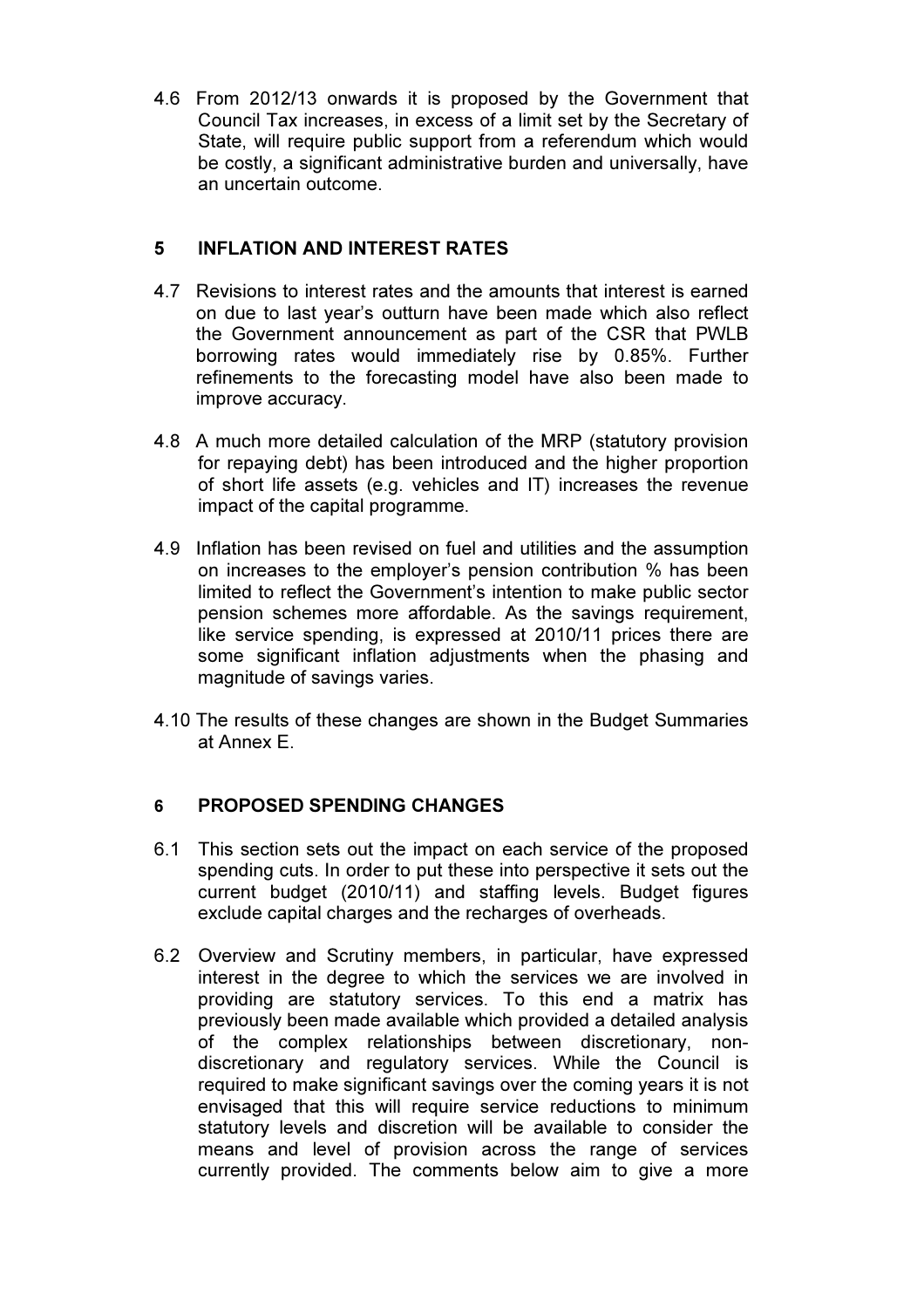subjective view of the extent to which we have discretion over staffing numbers.

### 6.3 Revenue Items

| <b>REVENUE ITEMS</b>        |                                    |  |
|-----------------------------|------------------------------------|--|
| <b>Current budget &amp;</b> | <b>Proposed changes to service</b> |  |
| staffing                    |                                    |  |

## Operations Division - £5.1M

| <b>Refuse/ Recycling</b>   | Except for increased charges for the                                |
|----------------------------|---------------------------------------------------------------------|
|                            | collection of bulky waste, generating £20k                          |
| £1.9m of which pay cost is | p.a., no service level changes are                                  |
| £1.7m                      | proposed in this area.                                              |
|                            |                                                                     |
| <b>66 FTE</b>              | Efficiency savings are targeted. A                                  |
| None of these posts are    | reduction of one collection round would                             |
| wholly statutory.          | save £100k. This may follow the purchase                            |
|                            | of round scheduling software (an example                            |
|                            | of shared working with Cambridge City                               |
|                            | and East Cambridgeshire DC).                                        |
|                            |                                                                     |
|                            | It is also planned to absorb growth in                              |
|                            | housing numbers anticipated at 500 p.a.                             |
| <b>Markets</b>             | No service level changes are proposed in                            |
| Net income £0.1m           | this area, although a £5k saving on                                 |
|                            | consultant fees are proposed.                                       |
| <b>Street Cleansing</b>    | No service level changes are proposed in                            |
| £1.0m of which pay cost is | this area.                                                          |
| £0.7m                      |                                                                     |
| 29.4 FTE                   |                                                                     |
| None of these posts are    |                                                                     |
| wholly statutory.          |                                                                     |
| <b>CCTV</b>                | The budget is based on reducing CCTV                                |
| £0.5m of which pay cost is | staffing from April 2011, providing a basic                         |
| £278k                      | service during 2011/2 and mothballing the                           |
|                            | service from April 2012. This could result                          |
| 13.9                       | in CCTV cameras being switched off from                             |
| None of these posts are    | April 2012. The CCTV van will be                                    |
| statutory                  | disposed of and no staff would be                                   |
|                            | retained.                                                           |
|                            |                                                                     |
|                            | A basic service could be maintained for<br>an annual cost of £300k. |
| Countryside                | Savings of £263k p.a. are proposed by                               |
| £0.5m, of which £574k is   | reducing staff, ending the educational /                            |
| pay cost                   | events programme, reducing our                                      |
|                            | commitment to maintenance and the                                   |
| 21.6 FTE                   | Rights of Way programme and                                         |
| None of these posts are    | concentrating of income generating                                  |
| statutory                  | activities. Some of these responsibilities                          |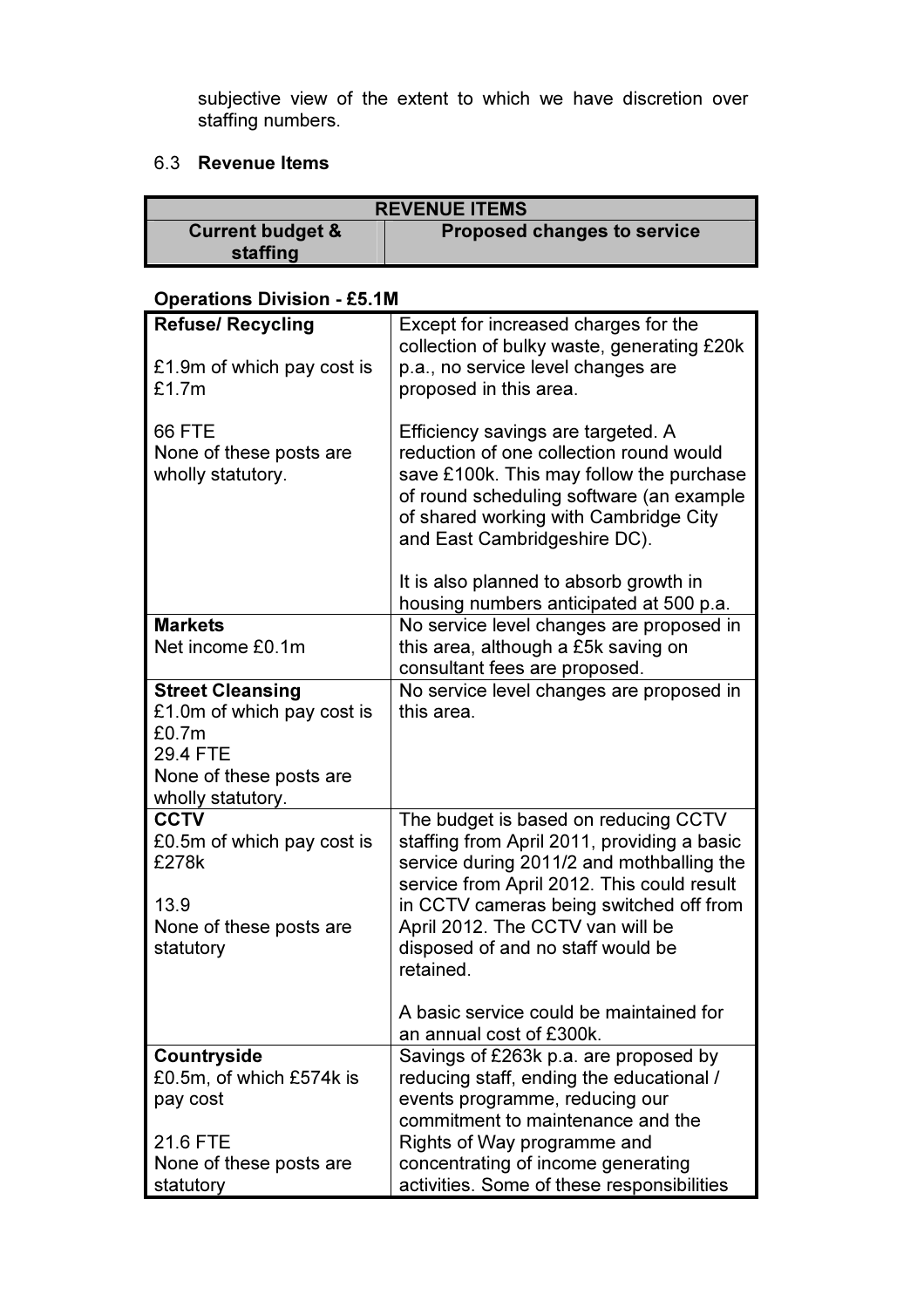|                            | may be taken up by volunteer groups.<br>Further savings of £100k p.a. are targeted<br>from 2014. This is subject to identifying<br>further responsibilities that can be taken<br>up by volunteer groups and trusts. |
|----------------------------|---------------------------------------------------------------------------------------------------------------------------------------------------------------------------------------------------------------------|
| <b>Car Parks</b>           | Car park fees are currently only budgeted                                                                                                                                                                           |
| Net Income £1.1m, of       | to rise with inflation. A larger rise could be                                                                                                                                                                      |
| which £183k is pay cost    | considered if off street parking                                                                                                                                                                                    |
|                            | opportunities were managed in a manner                                                                                                                                                                              |
| 8.1 FTE                    | consistent with any proposed rise. For this                                                                                                                                                                         |
| None of these posts are    | reason the plan assumes an additional                                                                                                                                                                               |
| statutory                  | £500k of income from 2014 resulting from                                                                                                                                                                            |
|                            | a doubling of charges.                                                                                                                                                                                              |
| <b>Grounds Maintenance</b> | A reduction of £150k is proposed. This is                                                                                                                                                                           |
| £0.9m, of which £0.8m is   | linked to restructuring and moving to a                                                                                                                                                                             |
| pay cost                   | more integrated workforce throughout                                                                                                                                                                                |
| <b>28 FTE</b>              | Operations. However there will also be                                                                                                                                                                              |
| None of these posts are    | some reductions in service (i.e. reducing                                                                                                                                                                           |
| statutory                  | the number of grass cuts).                                                                                                                                                                                          |
| <b>Vehicle Maintenance</b> | No service level changes are proposed in                                                                                                                                                                            |
| £0.2m, of which £147k is   | this area.                                                                                                                                                                                                          |
| pay cost<br>4 FTE          |                                                                                                                                                                                                                     |
| None of these posts are    |                                                                                                                                                                                                                     |
| statutory                  |                                                                                                                                                                                                                     |
| <b>Management Unit</b>     | Efficiencies of £250k are targeted in this                                                                                                                                                                          |
| £1.3m, of which £1.2m is   | area.                                                                                                                                                                                                               |
| pay cost                   |                                                                                                                                                                                                                     |
| 28.5 FTE                   |                                                                                                                                                                                                                     |
| None of these posts are    |                                                                                                                                                                                                                     |
| wholly statutory           |                                                                                                                                                                                                                     |

# Environmental Management Services – £2.9M

| <b>Internal Drainage Boards</b>  | This is a statutory charge placed upon the   |
|----------------------------------|----------------------------------------------|
| £0.34M                           | Council.                                     |
| <b>Watercourses £0.06M</b>       | No service level changes are proposed.       |
| <b>Public conveniences</b>       | This budget is maintained pending            |
| £0.03M                           | discussions with Huntingdon Town             |
|                                  | Council.                                     |
| <b>Environmental Initiatives</b> | Savings of £50k pa are targeted.             |
| £0.15M                           |                                              |
| <b>Building Control Income</b>   | We see no prospect of increasing             |
| £0.5M                            | revenues.                                    |
| Highways &                       | No service level changes are proposed.       |
| <b>Transportation £0.2m</b>      |                                              |
| <b>Management Units</b>          | Historically some of the £0.4m pay cost      |
| £1.6M, of which £1.4m is         | relating to design and architecture services |
| pay cost                         | has been capitalised. £0.5m of the pay       |
|                                  | cost relates to building control.            |
| 32.2 FTE. None of these          |                                              |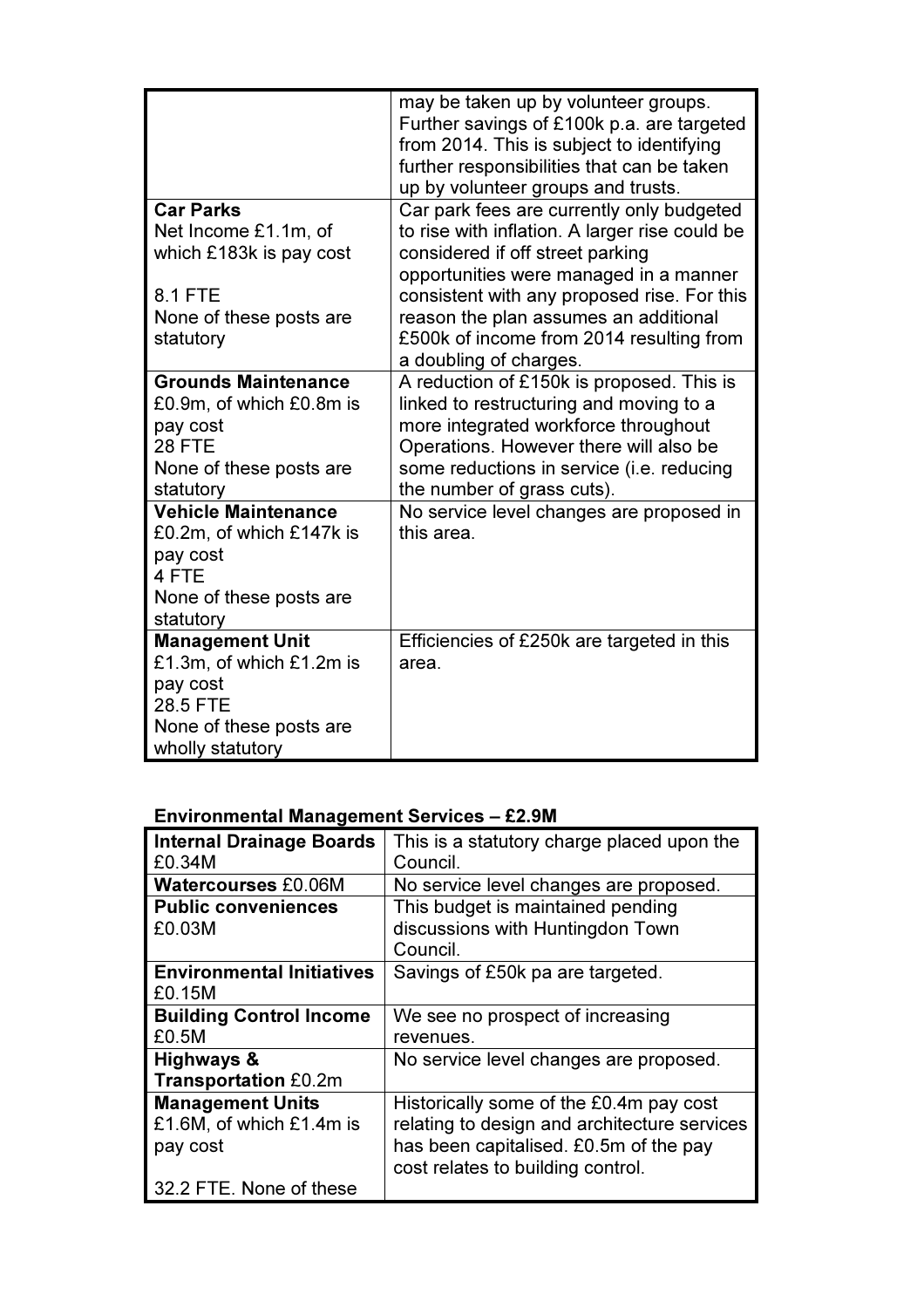| posts are statutory<br>although some statutory<br>work is undertaken. | Staff reductions will be introduced in line<br>with the reduction in the capital<br>programme. We will continue to pursue<br>opportunities for sharing building control<br>services. |
|-----------------------------------------------------------------------|--------------------------------------------------------------------------------------------------------------------------------------------------------------------------------------|
| <b>Facilities Management</b>                                          | Staff reductions across the Council, and                                                                                                                                             |
| £0.9M, of which £164k is                                              | the introduction of hot desking following                                                                                                                                            |
| pay cost                                                              | the promotion of home working and                                                                                                                                                    |
|                                                                       | flexible working should release office                                                                                                                                               |
| 5.8 FTE. None of these                                                | space for letting. This may generate an                                                                                                                                              |
| posts are statutory.                                                  | income of £150k p.a.                                                                                                                                                                 |

| <u>ם השטושווען שכו אוטניס</u><br>- ८७. нн |                                              |
|-------------------------------------------|----------------------------------------------|
| <b>Development</b>                        | The budget assumes the same level of         |
| <b>Management</b>                         | income but this is dependent upon            |
| income £0.9M                              | economic activity. Charges for planning      |
|                                           | advice, currently free, may generate £40k    |
|                                           | p.a. additional income.                      |
| <b>Planning Policy &amp;</b>              | A one off addition to the budget to fund     |
| <b>Conservation</b>                       | work on the A14 has now been deleted         |
| £0.9M                                     | from the budget.                             |
| <b>Transportation £0.1M</b>               |                                              |
| <b>Concessionary Fares</b>                | This will transfer to county.                |
| £0.7M                                     |                                              |
| <b>Management Units</b>                   | Reductions in planning policy and            |
| £2.3M, of which £2.2m is                  | development management posts will save       |
| pay cost                                  | £125k pa, whilst reductions in support       |
| 50.4 FTE, None of these                   | staff, transport schemes and staff will save |
| posts are statutory                       | a further £95k pa from April 2012.           |
| although a significant                    |                                              |
| amount of statutory work is               |                                              |
| undertaken.                               |                                              |

## Planning Services – £3.1M

# Environmental and Community Health Services – £2.7M

| <b>Environmental Health</b><br>£0.2M | No changes are proposed.                                                                                                                                                                     |
|--------------------------------------|----------------------------------------------------------------------------------------------------------------------------------------------------------------------------------------------|
| <b>Arts Development</b><br>£0.1M     | Proposals included in last years budget,<br>which have now been implemented, will<br>reduce this budget to nil for the coming<br>year, although two community schemes<br>will be maintained. |
| <b>Leisure Development</b><br>£0.2M  | This matched funding will be reviewed<br>when external grants come to an end in<br>2013.                                                                                                     |
| <b>Community safety £0.1m</b>        | The loss of external grants will see this<br>service reduced by £50k.                                                                                                                        |
| Grants £0.4m                         | Cuts in grant funding will be phased in<br>from 2012/3 which will leave around £75k<br>pa after 2014/5.                                                                                      |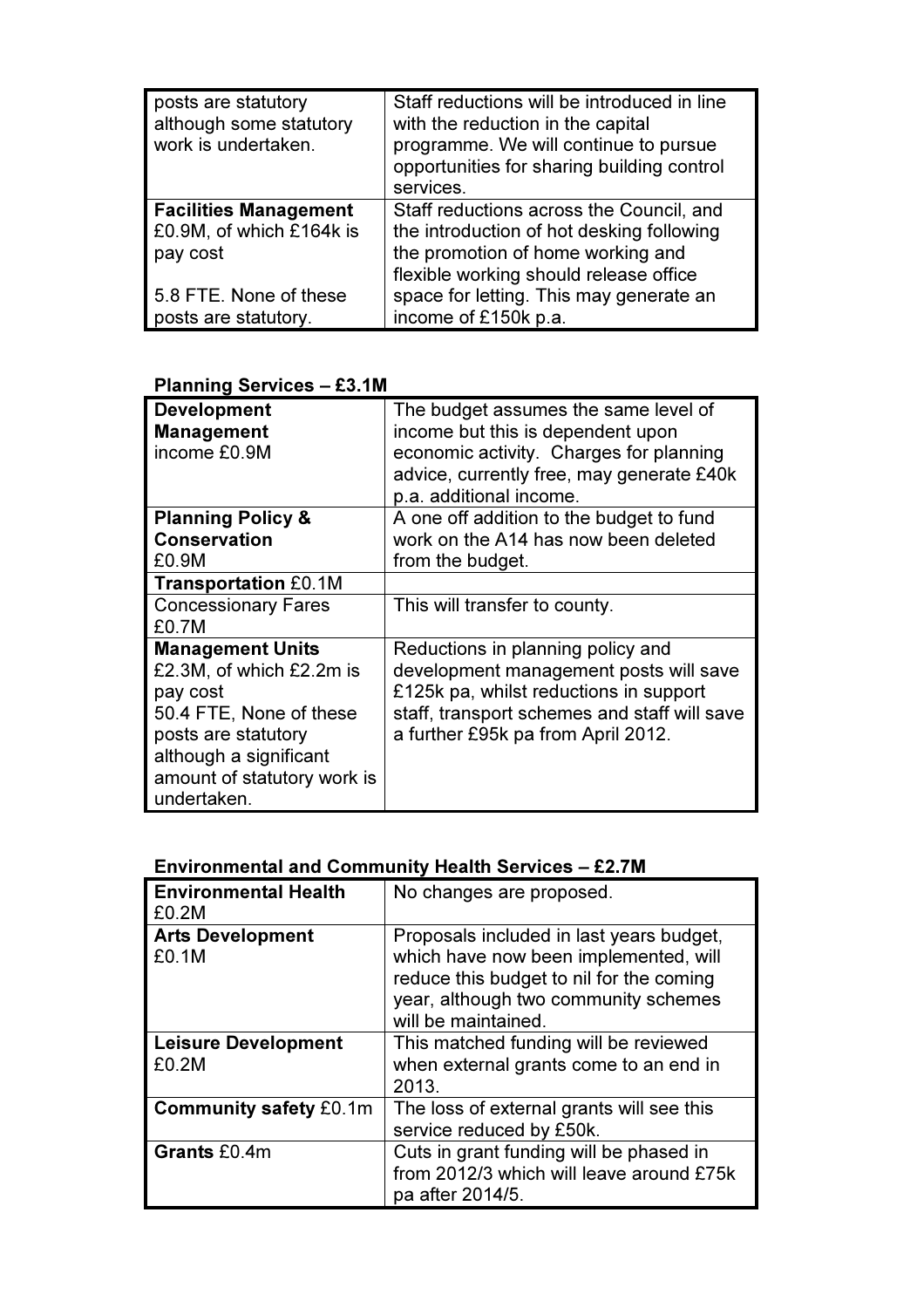|                         | Management Units £1.6M   Staff savings of £275k pa are targeted.        |
|-------------------------|-------------------------------------------------------------------------|
|                         | Pay cost totals £2m across   This will result in less health and safety |
| the service             | advice being given and reduced capacity                                 |
| FTE 31.2, None of these | to investigate nuisance, noise, pollution                               |
| posts are statutory     | and drainage incidents.                                                 |
| although some statutory |                                                                         |
| work is undertaken.     |                                                                         |

## Housing Services – £1.4M

| <b>Homelessness £0.2M</b>     | No service level changes are proposed.      |
|-------------------------------|---------------------------------------------|
| <b>Management Units 1.1M.</b> | Staff savings of £100k are targeted.        |
| Pay cost totals £1.2m         |                                             |
| across the service            | A slower response time will result for some |
| FTE 30.4 None of these        | enquiries and specialist advice.            |
| posts are statutory           |                                             |
| although some statutory       |                                             |
| work is undertaken.           |                                             |

# Financial Services – £2.0M

| <b>External Audit £0.1M</b>                                                                     | External audit fees are currently set<br>according to a scale of charges determined<br>by the Audit Commission.           |
|-------------------------------------------------------------------------------------------------|---------------------------------------------------------------------------------------------------------------------------|
| <b>VAT partial exemption</b><br>£0.1m                                                           | This is a statutory calculation.                                                                                          |
| <b>Net interest cost £0.1M</b>                                                                  | Interest is largely a function of borrowing<br>and will continue to grow.                                                 |
| <b>Insurance Premiums</b><br>£0.4M                                                              |                                                                                                                           |
| <b>Management Units</b><br>£1.2M, of which pay cost<br>is $£1.1m$                               | Efficiency savings of £120,000 are<br>targeted. Some savings are obtained by<br>sharing our staff with other authorities. |
| FTE 24.2 None of these<br>posts are statutory<br>although some statutory<br>work is undertaken. |                                                                                                                           |

## Customer Services – £2.2M

| Income $£1.6m$                                                                                                                          | Currently an additional £56k of subsidy is<br>being received. We believe that HB<br>subsidy will be reduced by central<br>government and that an announcement to<br>this effect is likely around 10/11/10. |
|-----------------------------------------------------------------------------------------------------------------------------------------|------------------------------------------------------------------------------------------------------------------------------------------------------------------------------------------------------------|
| <b>Management Units £2.5M</b><br>of which pay cost is £1.9m<br>FTE 63.5 None of these<br>posts are statutory<br>although some statutory | Efficiency savings of £100k are targeted<br>some of which result from increasing<br>benefits claims work over the internet.                                                                                |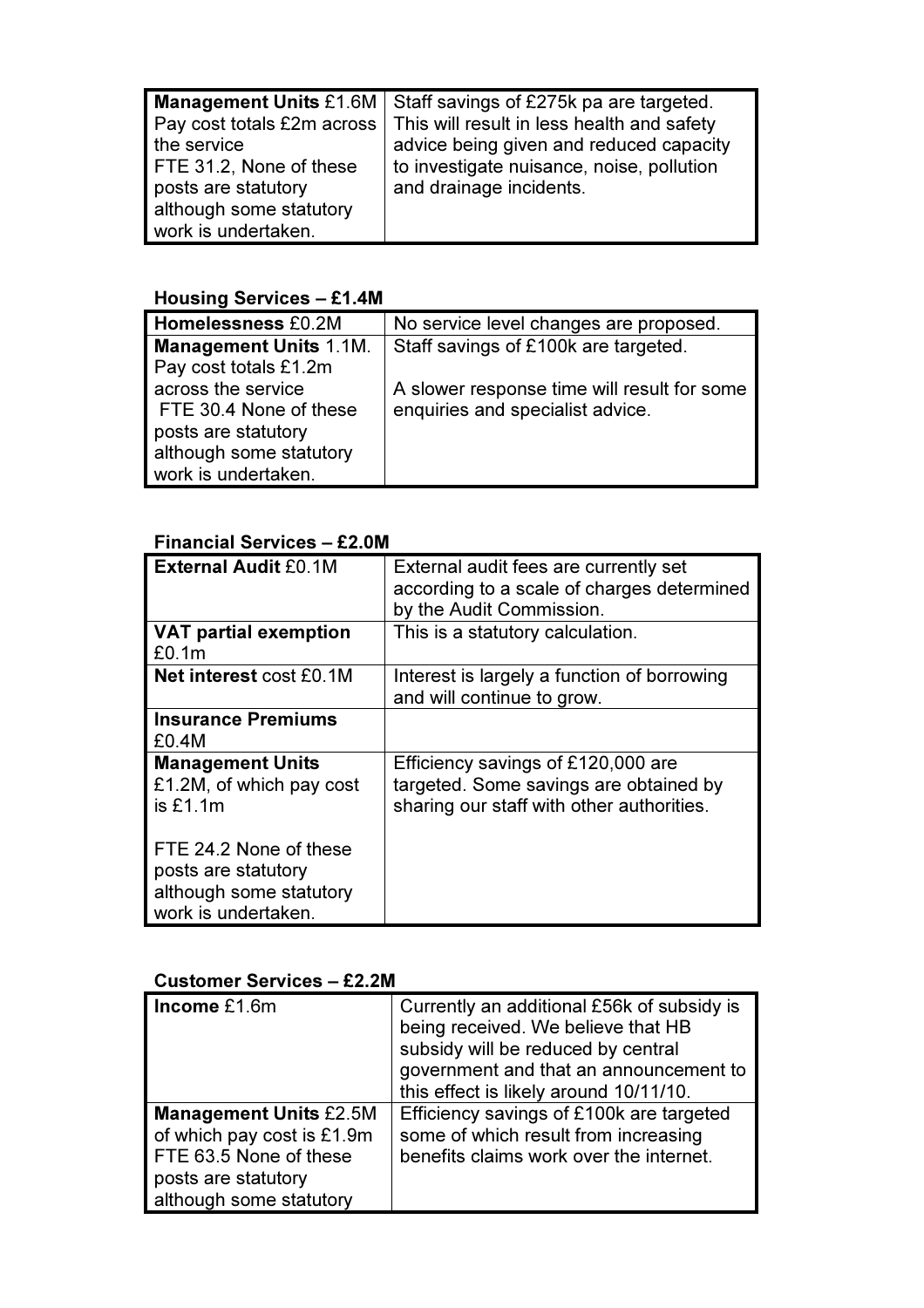| work is undertaken.           |                                         |
|-------------------------------|-----------------------------------------|
| Call Centre £0.6M of which    | Reduce opening hours at the Call Centre |
| pay cost is £0.4m             | by 2 hours each day (Open from 9am -    |
|                               | 5pm) will save £20k pa                  |
| FTE 14.7 None of these        | Following the renegotiation of system   |
| posts are statutory           | support contracts savings of £30k are   |
| although some statutory       | expected.                               |
| work is undertaken.           |                                         |
| <b>Customer Service</b>       | Closing Ramsey, Yaxley, St Ives and St  |
| <b>Centres £0.7M of which</b> | Neots CSC's are targeted to save £200k. |
| pay cost is £0.6m             |                                         |
| FTE 18.4 None of these        | Reducing opening hours at Huntingdon    |
| posts are statutory           | CSC by 30 minutes each day (Open from   |
| although some statutory       | 9am - 4.30pm) may save £14k pa.         |
| work is undertaken.           |                                         |

# Leisure Services – £1.1M

| <b>Huntingdon Leisure</b>                                                             | Staffing efficiencies of around £300k are                                                                                                                                                |
|---------------------------------------------------------------------------------------|------------------------------------------------------------------------------------------------------------------------------------------------------------------------------------------|
| Centre £0.2M                                                                          | targeted. This will involve reducing                                                                                                                                                     |
| <b>Ramsey Leisure Centre</b>                                                          | opening hours in some centres at some                                                                                                                                                    |
| £0.2M                                                                                 | times.                                                                                                                                                                                   |
| <b>Sawtry Leisure Centre</b><br>£0.2M                                                 | A redevelopment of the St Ives indoor                                                                                                                                                    |
| <b>St Ivo Leisure Centre</b>                                                          | centre along the lines of the                                                                                                                                                            |
| £0.1M                                                                                 | improvements in Huntingdon and St                                                                                                                                                        |
| <b>St Neots Leisure Centre</b>                                                        | Neots is being designed with a view to                                                                                                                                                   |
| £0.2M                                                                                 | generating £400k additional income net of                                                                                                                                                |
| <b>Management Units £0.2M</b><br>Total pay cost across the                            | costs.                                                                                                                                                                                   |
| leisure centres amounts to<br>£4.6m.<br>FTE 200 None of these<br>posts are statutory. | Once the above changes have been<br>introduced investigations will commence<br>to transfer responsibility for running,<br>maintaining and developing the leisure<br>business to a trust. |

## IMD Services – £2.2M

| Helpdesk £0.5M of which                                              | Staff reductions and other efficiency        |
|----------------------------------------------------------------------|----------------------------------------------|
| pay cost is £0.3m                                                    | savings are targeted to amount to £200k      |
| <b>Network Services £0.6M</b>                                        | over the 4 year plan. These require          |
| of which pay cost is £0.2m                                           | moving to a virtual server and desktop       |
| <b>Development Team £0.3M</b>                                        | system. £80k will also be generated          |
| of which pay cost is £0.2m                                           | through the sharing of our staff with other  |
| <b>Information Management</b><br>£0.3M of which pay cost is<br>£0.2m | authorities.                                 |
| <b>Business Analysis £0.4M</b>                                       | Additional staff reductions will result from |
| of which pay cost is £0.4m                                           | a reduction in the capital programme.        |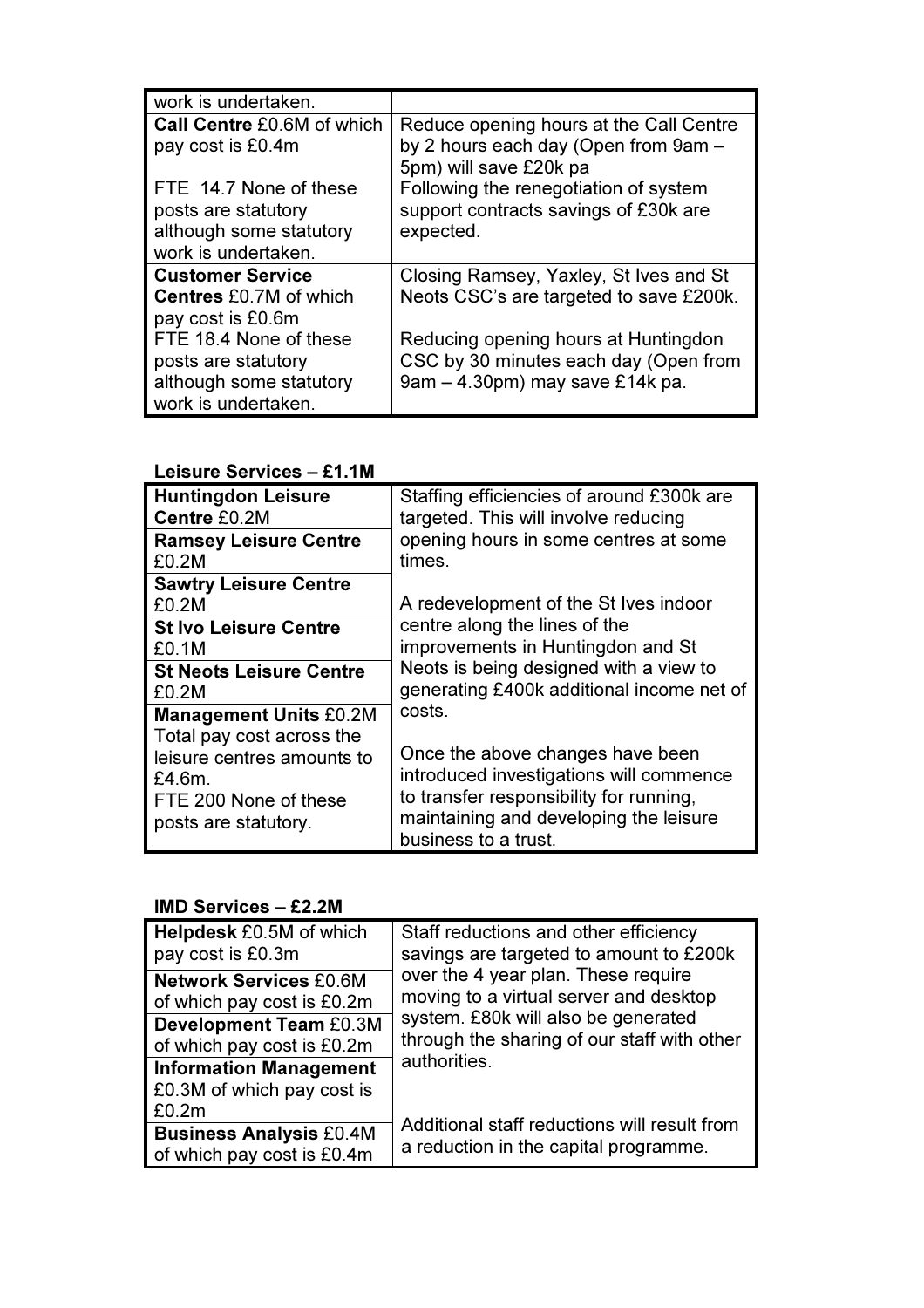| Head of IMD £0.2M of<br>which pay cost is £0.2m<br>FTE 32.4 across the<br>service. None of these<br>posts are statutory although<br>some statutory work is |  |
|------------------------------------------------------------------------------------------------------------------------------------------------------------|--|
| undertaken.                                                                                                                                                |  |

# People, Performance & Partnership – £2.0m

| <b>Economic Development</b><br>£0.2M                                                                                                                       | Halving, then stopping grant to Town<br>Centre Partnerships, with subsequent<br>reductions in employee time is targeted to<br>save £100k. The council will be less able<br>to support the vibrancy of town centres. |
|------------------------------------------------------------------------------------------------------------------------------------------------------------|---------------------------------------------------------------------------------------------------------------------------------------------------------------------------------------------------------------------|
| <b>Communications and</b>                                                                                                                                  | Moving District Wide to electronic only is                                                                                                                                                                          |
| <b>Marketing £0.1M</b>                                                                                                                                     | targeted to save £50k and Hunts Matters<br>will cease at a saving of £10k.                                                                                                                                          |
| $HR - Pensions$ , Payroll, etc<br>£0.3m                                                                                                                    |                                                                                                                                                                                                                     |
| <b>Management Units £1.4M,</b><br>of which pay cost is £1.1m<br>FTE 27.1 None of these<br>posts are statutory but<br>some statutory work is<br>undertaken. | Staff reductions and other savings are<br>targeted to amount to £100k over the 4<br>year plan period                                                                                                                |

## Law, Property & Governance - -£0.9M

| <b>Property income £1.4M</b>    | Review Strategy and Portfolio to maintain |
|---------------------------------|-------------------------------------------|
|                                 | income levels.                            |
| <b>Management Unit £0.5M of</b> | Staff reductions and other savings are    |
| which pay cost is £0.5m         | targeted to amount to £100k over the 4    |
| FTE 9.2 One of these posts      | year plan period                          |
| is statutory and others also    |                                           |
| undertake significant           |                                           |
| statutory work.                 |                                           |

# Democratic & Central Services – £1.8M

| <b>Corporate Committees &amp;</b> | These budgets should be subject to     |
|-----------------------------------|----------------------------------------|
| <b>Subscriptions £0.1M</b>        | review by a members working group.     |
| <b>Member Allowances &amp;</b>    |                                        |
| <b>Support £0.5M</b>              |                                        |
| <b>Elections £0.2M</b>            |                                        |
| <b>Land Charges income</b>        | Government proposals may reduce this   |
| £0.2                              | income.                                |
| Licences income £0.2              | Increased charges for certain licenses |
|                                   | may generate £35k, whilst efficiency   |
|                                   | savings are targeted to saving £15k.   |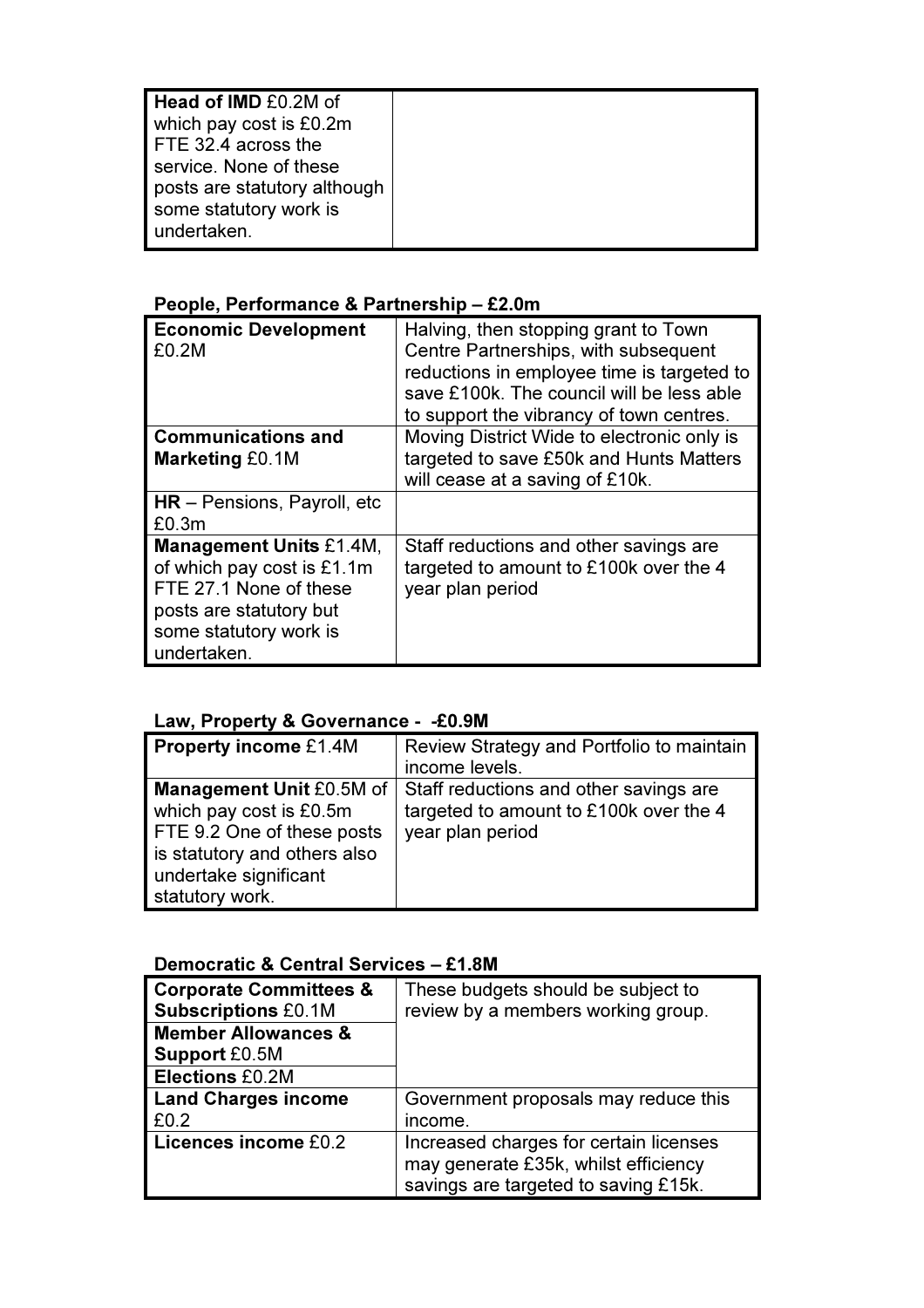| Document Centre £0.6M of<br>which pay cost is £0.3m | Additional income from undertaking<br>work/collaboration with other             |
|-----------------------------------------------------|---------------------------------------------------------------------------------|
| FTE 12.4 None of these                              | organisations and/or reduction in costs of<br>design, printing and despatch are |
| posts are statutory                                 | targeted to save £75k.                                                          |
| <b>Management Units £0.9M</b>                       | Staff reductions and other savings are                                          |
| of which pay cost is £0.8m                          | targeted to amount to £100k over the 4                                          |
| FTE 20.9 None of these                              | year plan period                                                                |
| posts are statutory although                        |                                                                                 |
| a significant amount of                             |                                                                                 |
| statutory work is                                   |                                                                                 |
| undertaken.                                         |                                                                                 |

 The table below summarise the impact of the full list of changes which are detailed in annexes A & B.

|                                             | 10/11  | 11/12    | 12/13    | 13/14    | 14/15    | 15/16    |
|---------------------------------------------|--------|----------|----------|----------|----------|----------|
| <b>Service Variations</b><br><b>REVENUE</b> | £000   | £000     | £000     | £000     | £000     | £000     |
| Extra Cost & Rephasing (Annex A)            | 139    | 383      | 405      | 373      | 340      | 363      |
| Savings (Annex B)                           | $-397$ | $-2,280$ | $-3.867$ | $-4,906$ | $-5.901$ | $-6,442$ |
| Capital to Revenue                          | 52     |          |          |          |          |          |
| Revenue to Capital                          | $-286$ |          | 0        |          | 0        |          |
| Technical #                                 | $-232$ | 282      | 275      | 268      | 258      | 198      |
| <b>Total Variations</b>                     | $-724$ | $-1,615$ | $-3,187$ | $-4,265$ | $-5,303$ | $-5,881$ |

# includes an increase of £250k due to the removal of the assumption that extra unbudgeted un-earmarked grants will be received each year. This is extremely unlikely now that the Government has drastically cut or removed various funding regimes.

## 6.4 Capital Programme

 Proposals on the capital programme are outlined below and follow the order of listing and descriptions as used in the Budget/MTP approved by Council in February 2010.

| <b>CAPITAL ITEMS</b>       |                                                                                                                                                                             |  |  |
|----------------------------|-----------------------------------------------------------------------------------------------------------------------------------------------------------------------------|--|--|
| <b>Service</b>             | <b>Comments and proposed changes</b>                                                                                                                                        |  |  |
| <b>Public conveniences</b> | No expenditure is planned.                                                                                                                                                  |  |  |
| Huntingdon Town            | A one off strategic project aimed at                                                                                                                                        |  |  |
| Centre, including car      | improving retailing and car parking in                                                                                                                                      |  |  |
| park                       | Huntingdon has recently been endorsed by<br>the Cabinet.                                                                                                                    |  |  |
| Huntingdon Marina          | The previously planned project budgeted at                                                                                                                                  |  |  |
|                            | £62k has been deleted from the plan.                                                                                                                                        |  |  |
| <b>Play Equipment</b>      | The previous budget of £60k to 70k pa has<br>been reduced to £50k for 2011/2 and £20k<br>pa thereafter. This budget will be used on<br>play areas which are deemed to be of |  |  |
|                            | significance for the district generally rather<br>than the immediate locality. Towns and                                                                                    |  |  |
|                            | Parish Councils will be requested to fund the<br>maintenance and development of smaller<br>parks unless s106 funding is obtained.                                           |  |  |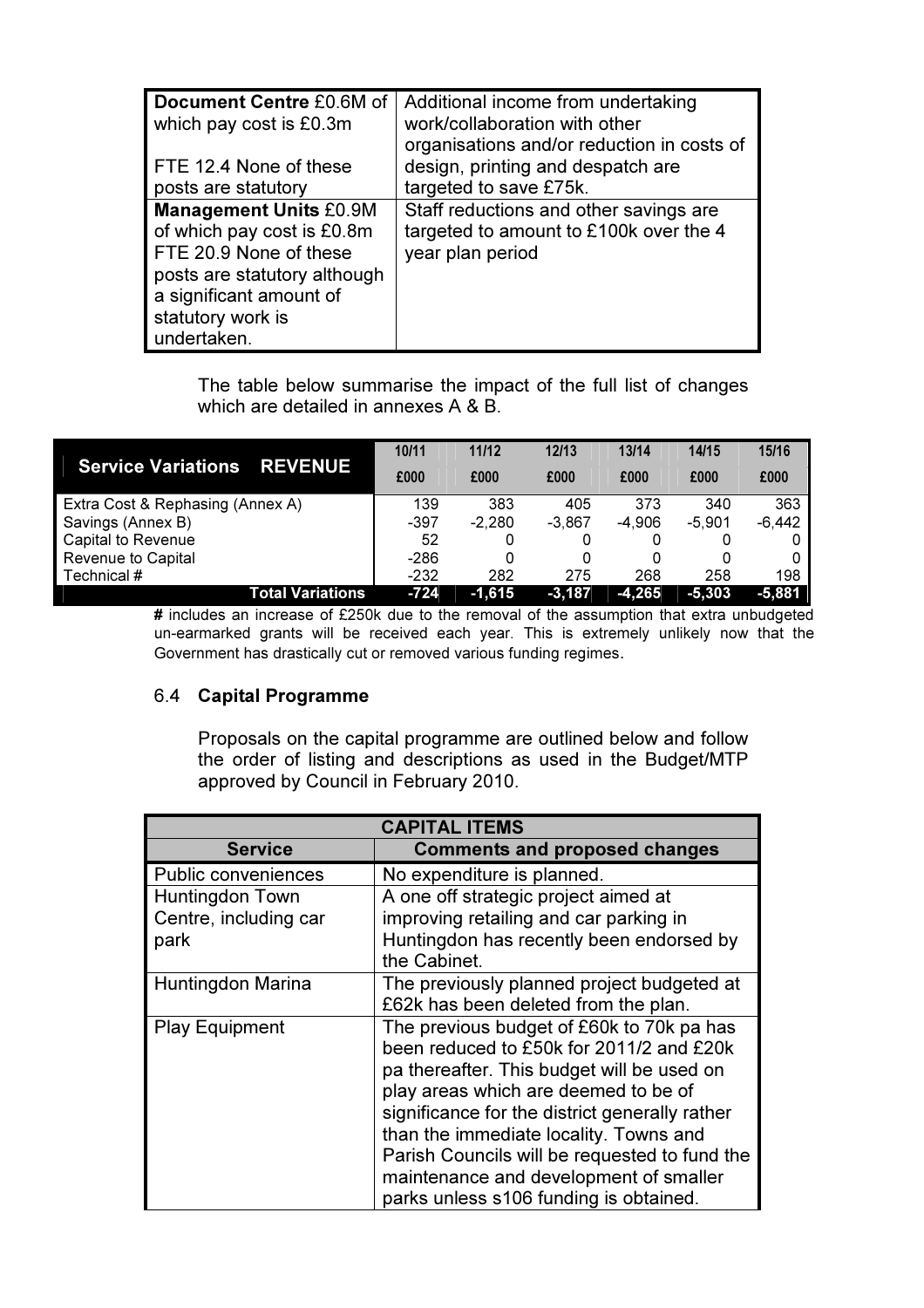| Leisure centres                   | Substantial investment is required in St Ives   |
|-----------------------------------|-------------------------------------------------|
|                                   | if this centre is to improve its profitability. |
|                                   | Investment in this centre is subject to a       |
|                                   | business plan demonstrating that the            |
|                                   | investment is entirely self funding.            |
| <b>Community Facilities</b>       | The previous budget of £60k to £70k pa has      |
| grants                            | been deleted from the plan in favour of         |
|                                   | requesting towns and parishes to fund this      |
|                                   | work.                                           |
| Lighting                          | The previous budget of £23k pa has been         |
|                                   | deleted from the plan.                          |
| <b>CCTV</b>                       | The previous budget of £80k pa has been         |
|                                   | deleted from the plan. This deletion is based   |
|                                   | upon the mothballing of all CCTV                |
|                                   | operations.                                     |
| <b>Disabled Facilities Grants</b> | These grants are a statutory obligation and     |
| (DFGs)                            | depend upon the level of demand.                |
| <b>Housing Repairs</b>            | The previous annual budget of £190k pa          |
| assistance                        | has been cut to £100k pa. This will reduce      |
|                                   | the number of unoccupied dwellings that         |
|                                   | can be brought back into use.                   |
| Social housing grants             | The annual budget of £500k has been             |
|                                   | deleted from the plan.                          |
| Transport                         | Previous budgets totally £300k for the local    |
|                                   | transport plans, safe cycling routes, St        |
|                                   | Neots and Ramsey transport strategies,          |
|                                   | accessibility improvements and signs have       |
|                                   | all been deleted from the plan.                 |
| Public transport                  | Previous budgets for bus shelters and           |
|                                   | redevelopment of the Huntingdon Bus             |
|                                   | Station have all been deleted from the plan.    |
| Car parks                         | The previous budgets for maintence of the       |
|                                   | car parks and the construction of a new         |
|                                   | multi-storey car park in Huntingdon have        |
|                                   | been maintained in this plan.                   |
| Environmental                     | The one off project relating to St Ives Town    |
| improvements & strategy           | Centre (phase II) has been deleted from the     |
|                                   | plan.                                           |
|                                   | Previous budgets totally £220k for small        |
|                                   | scale, village residential and AJC related      |
|                                   | projects have all been deleted from the plan.   |
| <b>Vehicle fleet</b>              | The timing of the purchase of replacement       |
|                                   | refuse and grounds maintenance vehicles         |
|                                   | has been reviewed. Rephasing these              |
|                                   | purchases has led to a reduction of £750k       |
|                                   | in capital expenditure over four years.         |
| IT                                | This budget relates to hardware, desktop        |
|                                   | systems and business systems.                   |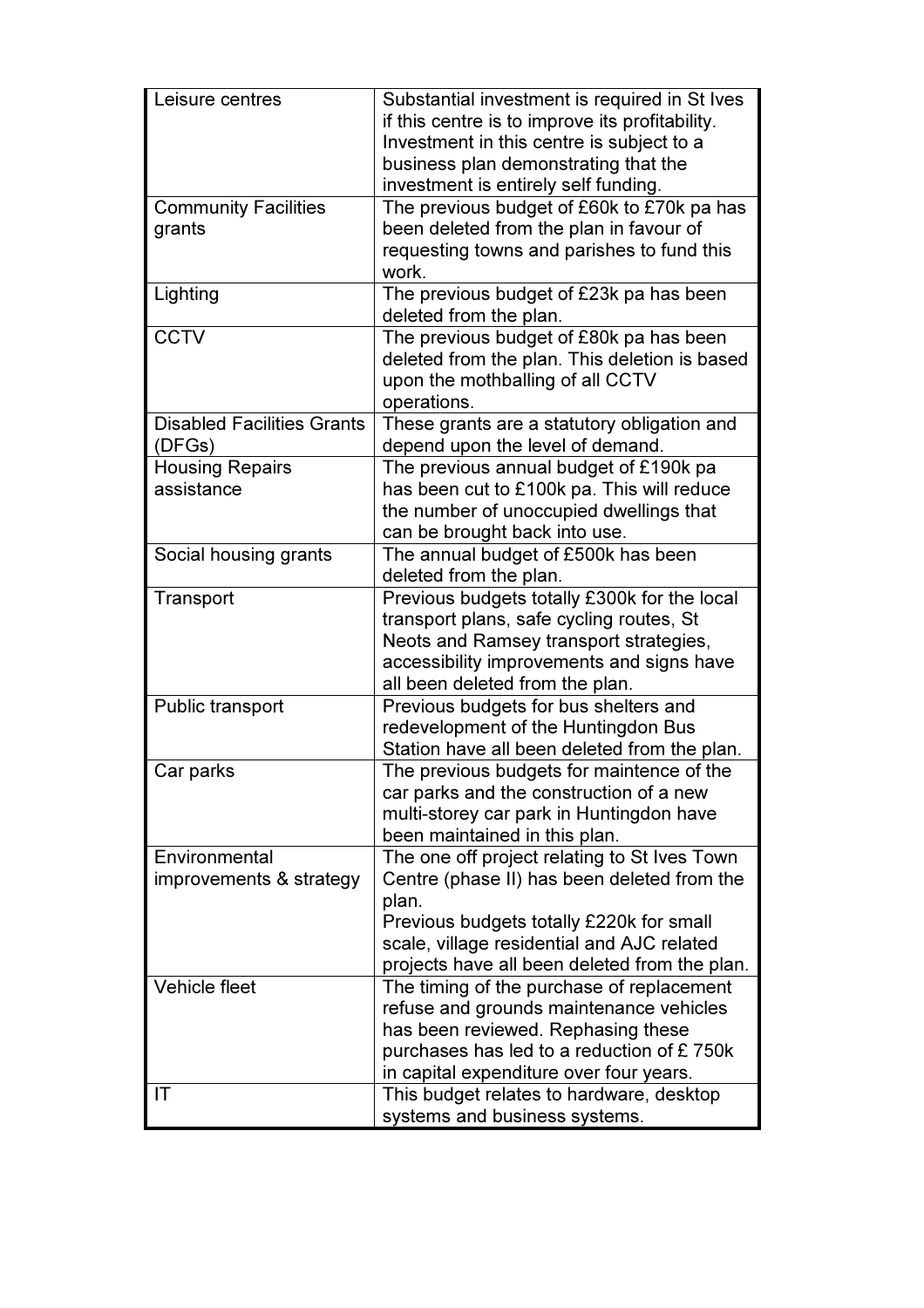The table below summarise the impact of the full list of changes which are detailed in annexes A & B.

|                                  |                         | 10/11    | 11/12    | 12/13    | 13/14    | 14/15    | 15/16    |
|----------------------------------|-------------------------|----------|----------|----------|----------|----------|----------|
| <b>Service Variations</b>        | <b>CAPITAL</b>          | £000     | £000     | £000     | £000     | £000     | £000     |
| Extra Cost & Rephasing (Annex A) |                         | $-327$   | 7.627    | $-1,205$ | -286     | -845     | $-2,526$ |
| Savings (Annex B)                |                         | $-1,107$ | $-3,769$ | $-72$    | $-2,011$ | $-1.598$ | -87      |
| Net Nil                          |                         |          | 45       | -45      |          |          |          |
| Capital to Revenue               |                         | -52      |          | 0        | 0        |          |          |
| Revenue to Capital               |                         | 286      |          |          | 0        | 0        |          |
| Technical                        |                         | $-1,233$ | $-157$   | 807      | 13       | -6       | $-266$   |
|                                  | <b>Total Variations</b> | $-2,433$ | 3,746    | $-515$   | $-2,284$ | $-2,449$ | $-2,879$ |

Annex F shows the resulting Capital Programme.

## 7 OVERALL POSITION

7.1 The following tables summarise the overall position for both Council Tax options and highlight the levels of savings still required. Annex E shows these tables in additional detail and extended to the whole Forecast period.

|                                   | <b>Forecast</b> | <b>Budget</b> |         | <b>MTP</b> |         |         |
|-----------------------------------|-----------------|---------------|---------|------------|---------|---------|
| <b>Government Preference</b>      | 10/11           | 11/12         | 12/13   | 13/14      | 14/15   | 15/16   |
|                                   | £M              | £M            | £M      | £M         | £M      | £M      |
| Net Spending before savings       | 24.5            | 25.2          | 26.4    | 27.5       | 28.4    | 29.1    |
| <b>Proposed savings (Annex B)</b> | $-0.4$          | $-2.3$        | $-3.9$  | $-4.9$     | $-5.9$  | $-6.4$  |
| <b>Savings still required</b>     |                 | $-0.5$        | $-1.6$  | $-2.6$     | $-3.6$  | $-4.3$  |
| <b>Net Spending after Savings</b> | 24.1            | 22.4          | 20.9    | 20.0       | 19.0    | 18.3    |
| <b>Funded by:</b>                 |                 |               |         |            |         |         |
| Government support                | $-12.9$         | $-11.1$       | $-10.5$ | $-10.4$    | $-9.7$  | $-10.0$ |
| <b>Special Grant</b>              |                 | $-0.2$        | $-0.2$  | $-0.2$     | $-0.2$  | 0.0     |
| Council Tax                       | $-7.2$          | $-7.4$        | $-7.6$  | $-7.8$     | -8.1    | $-8.4$  |
| <b>SHORTFALL</b>                  |                 |               |         |            |         |         |
| <b>Met from Reserves</b>          | 3.9             | 3.7           | 2.7     | 1.6        | 1.0     | 0.0     |
| <b>Council Tax</b>                | £124.17         | £124.17       | £127.27 | £130.46    | £133.72 | £137.06 |
| <i><u><b>Increase</b></u></i>     |                 | £0.00         | £3.10   | £3.18      | £3.26   | £3.34   |
| <b>Remaining Reserves EOY</b>     | 12.0            | 8.3           | 5.6     | 4.0        | 3.0     | 3.0     |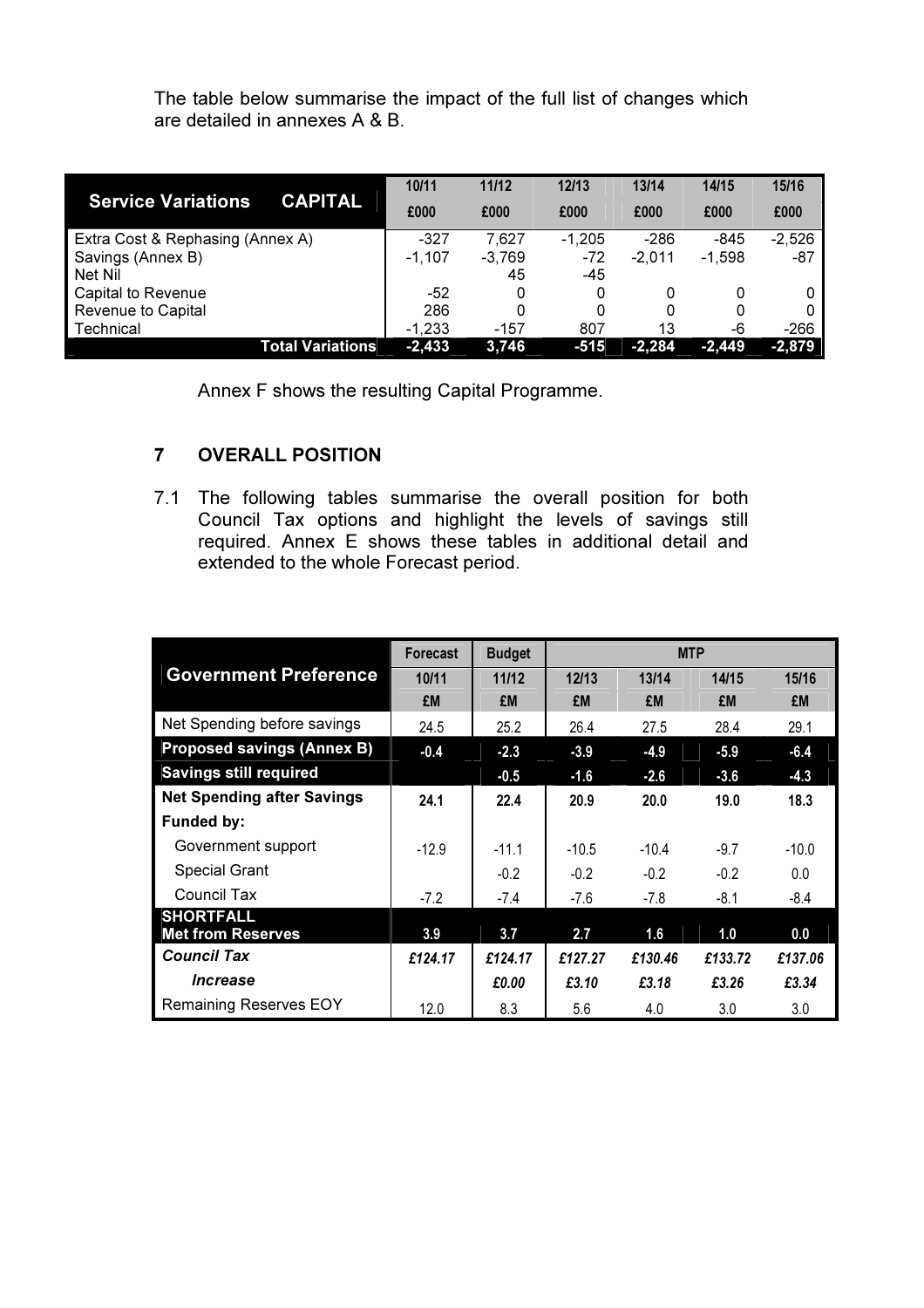|                                                 | Forecast | <b>Budget</b> |         | <b>MTP</b> |         |         |
|-------------------------------------------------|----------|---------------|---------|------------|---------|---------|
| 40p per week rise                               | 10/11    | 11/12         | 12/13   | 13/14      | 14/15   | 15/16   |
|                                                 | £M       | £M            | £M      | £M         | £M      | £M      |
| <b>Net Spending</b>                             | 24.5     | 25.2          | 26.4    | 27.6       | 28.6    | 29.3    |
| <b>Proposed savings (Annex B)</b>               | $-0.4$   | $-2.3$        | $-3.9$  | $-4.9$     | $-5.9$  | $-6.4$  |
| <b>Provision</b><br>retained<br>for<br>services | 0.0      | 0.3           | 0.5     | 0.5        | 0.5     | 0.5     |
| <b>Savings still required</b>                   | 0.0      | 0.0           | $-0.9$  | $-1.9$     | $-2.4$  | $-3.4$  |
| <b>Net Spending after Savings</b>               | 24.1     | 23.2          | 22.2    | 21.3       | 20.8    | 19.9    |
| <b>Funded by:</b>                               |          |               |         |            |         |         |
| Government support                              | $-12.9$  | $-11.1$       | $-10.5$ | $-10.4$    | $-9.7$  | $-10.0$ |
| Council Tax                                     | $-7.2$   | $-8.8$        | $-9.0$  | $-9.3$     | $-9.6$  | $-9.9$  |
| <b>SHORTFALL</b>                                |          |               |         |            |         |         |
| <b>Met from Reserves</b>                        | $-3.9$   | $-3.3$        | $-2.7$  | $-1.6$     | $-1.4$  | 0.0     |
| <b>Council Tax</b>                              | £124.17  | £147.57       | £151.26 | £155.04    | £158.92 | £162.89 |
| <i><u><b>Increase</b></u></i>                   |          | £23.40        | £3.69   | £3.78      | £3.88   | £3.97   |
| <b>Remaining Reserves EOY</b>                   | 12.0     | 8.7           | 6.0     | 4.4        | 3.0     | 3.0     |

7.2 A decision to increase the Council Tax by 40p per week in 2011/12 would defer and reduce the level of spending cuts required.

#### 8 UNCERTAINTIES

- 8.1 A number of significant uncertainties remain and only some of them will be resolved before the Council has to approve the final budget and MTP in February.
- 8.2 The main items that will be resolved are:
	- Government Grant including the impact of concessionary fares. (Potentially adverse)
	- New reward grant for housing development (Beneficial but damping will reduce benefit)
	- Details of the National Insurance changes (Possibly slightly beneficial)
	- Pension Fund revaluation and impact on contributions (probably neutral in shorter term)
	- Impact of reduction in LPSA and Area Based grants (some allowance already made)
	- Reduction in Benefits subsidy (Potentially adverse)
- 8.3 The main items that are unlikely to be resolved are:
	- The degree and speed of changes to the Pension scheme
	- The speed of economic recovery including the impact on inflation, interest rates, unemployment and homelessness.
	- The impact of lower levels of staff turnover.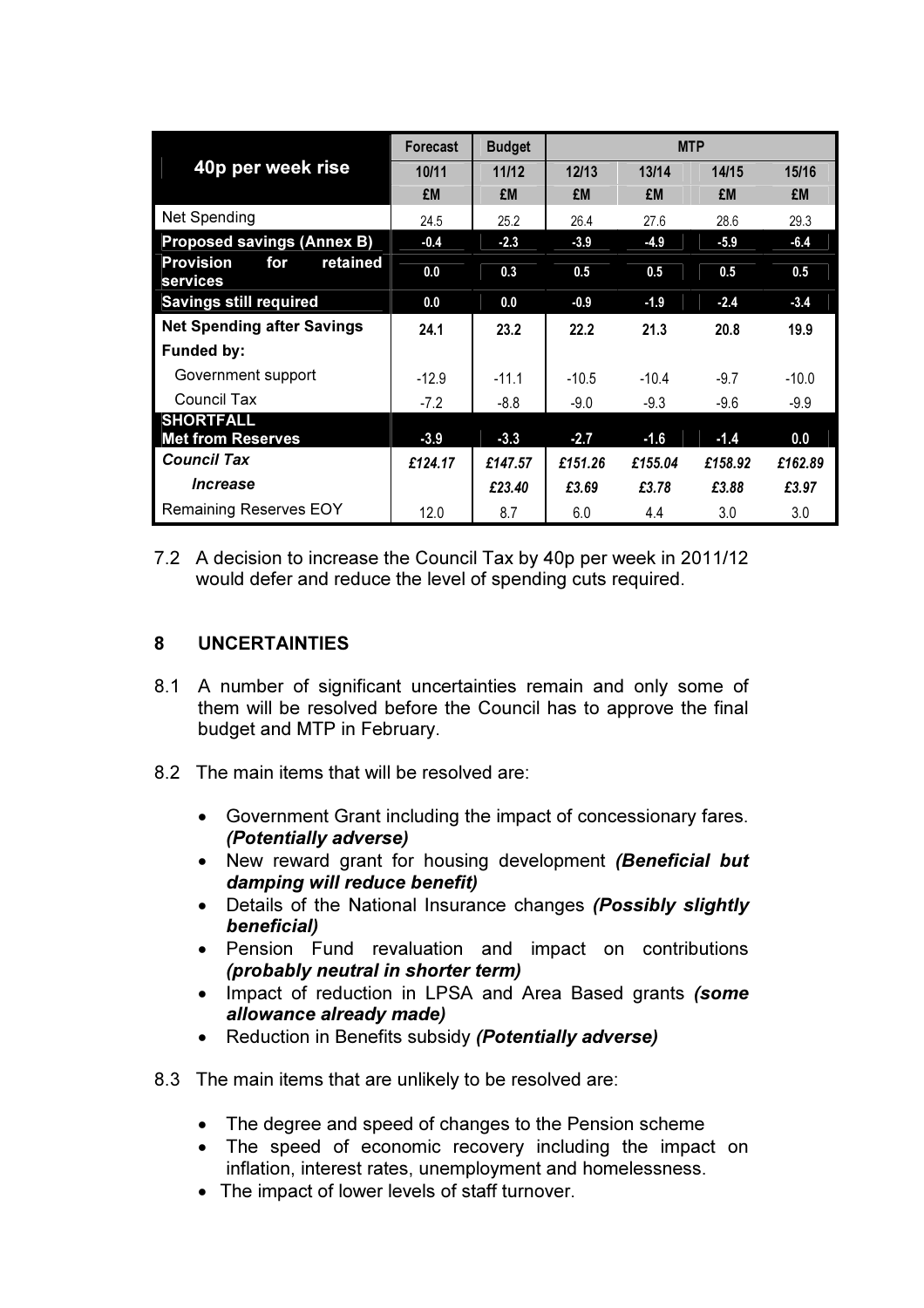- Remote possibility of further one-off VAT refunds or receiving compound rather than simple interest on these and the refunds already agreed.
- The potential for costs relating to "orphan" contaminated land sites.
- Difficulty delivering the savings already identified or the spending targets inherent in this plan.
- Repayment of past land charge fees.
- Increased bad debts on Council Tax collection resulting from new responsibilities on Council Tax benefit from 2013/14.

#### 9 CONCLUSIONS

- 9.1 The public consultation results provide the Council with valuable information to address the balance between the preservation of valued services and the level of Council Tax increase.
- 9.2 Any significant increase in Council Tax could potentially be capped and so the level of savings required for 2011/12, in the "40p increase" option, have been based on this worst case scenario.
- 9.3 There remain a number of unknowns, some of which will be resolved by the final budget report, but, whatever the outcome and whatever the decision on the Council Tax increase, significant savings are required that require decisions now so that the necessary preparations can be made.
- 9.4 Council Tax increases in excess of the Secretary of States limit from 2012/13 onwards will require public support from a referendum which will be costly and universally problematic.
- 9.5 There is a need to determine the balance between Council Tax rises and service cuts to ensure an appropriate level and economic prosperity for the people of Huntingdonshire.

## 10 RECOMMENDATIONS

#### Cabinet is:

#### Requested to recommend to Council:

- A draft budget and MTP.
- A preferred option on Council Tax increases.

Recommended to authorise the Directors, after consultation with the appropriate Executive Councillor(s), to prepare and implement plans for changes and reductions in services to achieve targeted savings plans for 2011/12 and future years.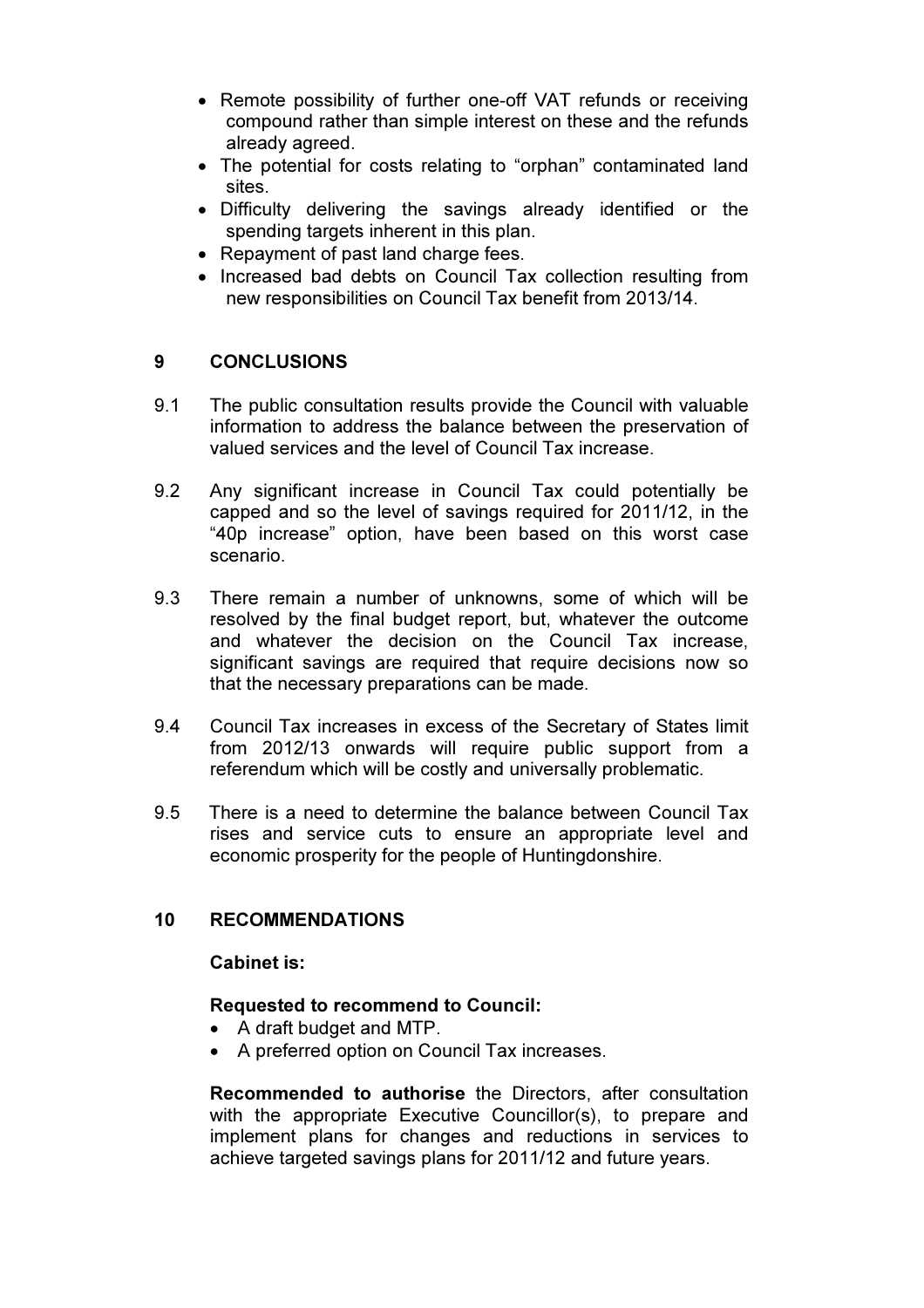#### ANNEXES

- A Extra Cost Proposals<br>B Savings Proposals
- **Savings Proposals**
- C Staffing reductions<br>D Concessionary Fare
- D Concessionary Fares Exemplification<br>F Financial Summaries
- E Financial Summaries<br>F Draft Capital Program
- **Draft Capital Programme**

#### ACCESS TO INFORMATION ACT 1985

Source Documents:<br>1. Working pape

- 1. Working papers in Financial Services<br>2. Financial Forecast (September 20
- 2. Financial Forecast (September 2010), 2009/10 Outturn, 2010/11 Revenue Budget and the 2011/15 MTP

Contact Officer: Steve Couper, Head of Financial Services <sup>2</sup> 01480 388103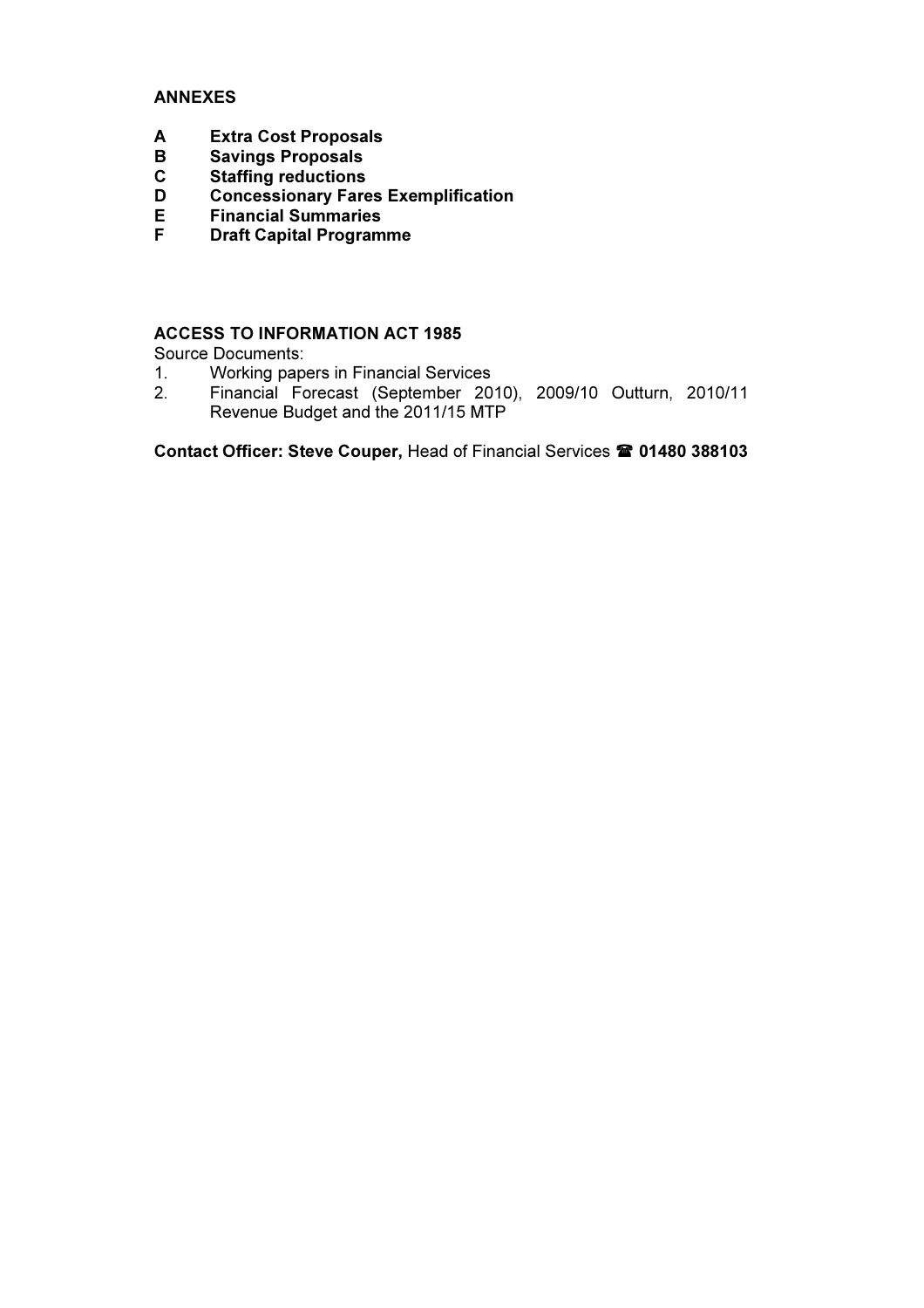ANNEX A

|            | <b>EXTRA COSTS &amp; REPHASING</b>             |       |       | <b>REVENUE</b> |      |                |      |       |       | <b>NET CAPITAL</b> |        |        |          |        |       | <b>CAPITAL GRANTS &amp; CONTRIBUTIONS</b> |      |      |       |
|------------|------------------------------------------------|-------|-------|----------------|------|----------------|------|-------|-------|--------------------|--------|--------|----------|--------|-------|-------------------------------------------|------|------|-------|
|            |                                                | 2010  | 2011  | 2012           | 2013 | 2014           | 2015 | 2010  | 2011  | 2012               | 2013   | 2014   | 2015     | 2010   | 2011  | 2012                                      | 2013 | 2014 | 2015  |
| <b>Bid</b> | <b>Scheme</b>                                  | 2011  | 2012  | 2013           | 2014 | 2015           | 2016 | 2011  | 2012  | 2013               | 2014   | 2015   | 2016     | 2011   | 2012  | 2013                                      | 2014 | 2015 | 2016  |
| No.        |                                                | £000  | £000  | £000           | £000 | £000           | £000 | £000  | £000  | £000               | £000   | £000   | £000     | £000   | £000  | £000                                      | £000 | £000 | £000  |
|            | <b>EXTRA COSTS</b>                             |       |       |                |      |                |      |       |       |                    |        |        |          |        |       |                                           |      |      |       |
|            | <b>HIGH PRIORITY</b>                           |       |       |                |      |                |      |       |       |                    |        |        |          |        |       |                                           |      |      |       |
|            | Wheeled Bins for New Properties                |       |       |                |      |                |      | 125   | 126   | 143                | 143    | 139    | 79       |        |       |                                           |      |      |       |
|            | Transfer of Conveniences to other Councils     | 25    | 20    | 20             | 20   | 20             | 20   |       |       |                    |        |        |          |        |       |                                           |      |      |       |
|            | Ramsey Library Development                     |       | 12    | 12             | 12   | 12             | 12   | 120   |       |                    |        |        |          | $-120$ |       |                                           |      |      |       |
|            | Ramsey Community Information Centre            |       | 10    | 10             | 10   | 10             | 10   |       |       |                    |        |        |          |        |       |                                           |      |      |       |
|            | Parish Planning                                |       |       | $\overline{7}$ | 7    | $\overline{7}$ |      |       |       |                    |        |        |          |        |       |                                           |      |      |       |
|            | Arts Development Service                       | $-39$ | $-52$ | 13             | 13   | 13             | 13   |       |       |                    |        |        |          |        |       |                                           |      |      |       |
| 867        | Repairs Assistance                             |       |       |                |      |                |      |       |       |                    |        |        | 100      |        |       |                                           |      |      |       |
| 974        | Decent Homes - Thermal Efficiency Improvements |       |       |                |      |                |      |       |       | 64                 |        |        |          |        |       |                                           |      |      |       |
| 945        | <b>Priority Needs Scheme</b>                   |       | $-42$ | 17             | 19   | 19             | 19   |       |       |                    |        |        |          |        |       |                                           |      |      |       |
| 844        | Street naming and numbering                    | 10    | 10    | 15             | 15   | 15             | 15   |       |       |                    |        |        |          |        |       |                                           |      |      |       |
| 850        | Huntingdon West Development (HGF)              |       |       |                |      |                |      | 9     | 4,250 | $-1,279$           | $-430$ | $-750$ | $-1,800$ | $-209$ | 2,027 | 2,500                                     | 430  | 750  | 1,800 |
|            | <b>MAINTENANCE</b>                             |       |       |                |      |                |      |       |       |                    |        |        |          |        |       |                                           |      |      |       |
| 886        | Vehicle fleet replacements.                    |       |       |                |      |                |      |       |       |                    |        |        | 1,059    |        |       |                                           |      |      |       |
| 970        | Telephony and ICT Network Reneewal             |       |       |                |      |                |      |       |       |                    |        |        | 100      |        |       |                                           |      |      |       |
| 891        | <b>Business Systems</b>                        |       |       |                |      |                |      |       |       |                    |        |        | 200      |        |       |                                           |      |      |       |
| 380        | Replacement Printing Equip.                    |       |       |                |      |                |      |       |       |                    |        |        | 208      |        |       |                                           |      |      |       |
| 895        | <b>Multi-functional Devices</b>                |       |       |                |      |                |      |       |       |                    |        |        | 41       |        |       |                                           |      |      |       |
| 891        | <b>Business Systems</b>                        |       | 24    |                |      |                |      | $-20$ | 17    | $-10$              | 30     | 15     |          |        |       |                                           |      |      |       |
| 976        | ICT Replacements and Server Virtualisation     |       |       |                |      |                |      |       |       |                    |        |        | 187      |        |       |                                           |      |      |       |
| 861        | Leisure Centres - Future maintenance           |       |       |                |      |                |      |       |       |                    |        |        | 522      |        |       |                                           |      |      |       |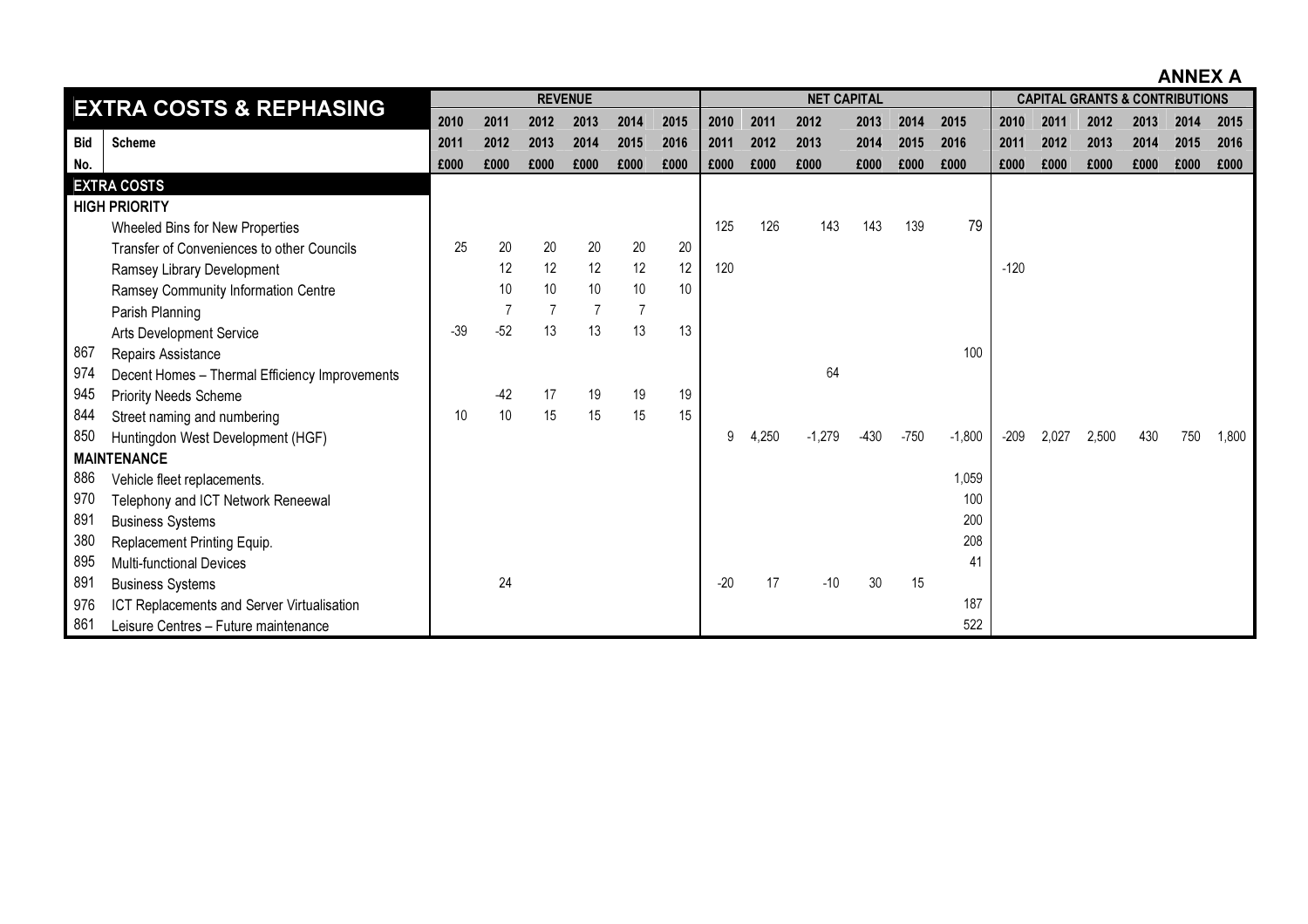| <b>EXTRA COSTS &amp; REPHASING</b>                    |        |        |      | <b>REVENUE</b> |      |      |        |       | <b>NET CAPITAL</b> |        |        |          |          | <b>CAPITAL GRANTS &amp; CONTRIBUTIONS</b> |       |                |      |       |
|-------------------------------------------------------|--------|--------|------|----------------|------|------|--------|-------|--------------------|--------|--------|----------|----------|-------------------------------------------|-------|----------------|------|-------|
| $ $ (cont.)                                           |        |        |      |                |      |      |        |       |                    |        |        |          |          |                                           |       |                |      |       |
|                                                       | 2010   | 2011   | 2012 | 2013           | 2014 | 2015 | 2010   | 2011  | 2012               | 2013   | 2014   | 2015     | 2010     | 2011                                      | 2012  | 2013           | 2014 | 2015  |
| Bid<br><b>Scheme</b>                                  | 2011   | 2012   | 2013 | 2014           | 2015 | 2016 | 2011   | 2012  | 2013               | 2014   | 2015   | 2016     | 2011     | 2012                                      | 2013  | 2014           | 2015 | 2016  |
| No.                                                   | £000   | £000   | £000 | £000           | £000 | £000 | £000   | £000  | £000               | £000   | £000   | £000     | £000     | £000                                      | £000  | £000           | £000 | £000  |
| <b>UNAVOIDABLE</b>                                    |        |        |      |                |      |      |        |       |                    |        |        |          |          |                                           |       |                |      |       |
| 924<br>Additional Car Park Charges (net)              | 55     | 35     | 35   | 35             | 35   | 35   |        |       |                    |        |        |          |          |                                           |       |                |      |       |
| 866<br><b>Disabled Facilities Grants</b>              |        |        |      |                |      |      |        |       |                    |        |        | 950      |          |                                           |       |                |      | 350   |
| 892<br><b>Government Connect</b>                      |        | 11     | 22   | 22             | 22   | 22   | 84     | 12    |                    |        |        |          |          |                                           |       |                |      |       |
| 890<br>Headquarters                                   |        |        |      |                |      |      | $-60$  |       |                    |        |        |          | $-34$    |                                           |       |                |      |       |
| 911<br><b>House Condition Survey</b>                  |        |        |      |                |      | 55   |        |       |                    |        |        |          |          |                                           |       |                |      |       |
| 480<br>Implementation of car park strategy            |        | 14     | 38   | 48             | 58   | 24   |        |       |                    |        |        |          |          |                                           |       |                |      |       |
| 824<br>Land Charges - Extra net cost                  | 34     | 48     | 48   | 48             | 48   | 48   |        |       |                    |        |        |          |          |                                           |       |                |      |       |
| Loss of Car Park Income due to VAT change             | 8      | 30     | 30   | 30             | 30   | 30   |        |       |                    |        |        |          |          |                                           |       |                |      |       |
| 971<br>Reduction in glass sales                       | 34     | 34     | 40   | 40             | 40   | 40   |        |       |                    |        |        |          |          |                                           |       |                |      |       |
| 897<br>St Ivo - Outdoor energy generation (deletion)  | 12     | 12     | 12   | 12             | 12   | 12   | $-127$ |       |                    |        |        |          |          |                                           |       |                |      |       |
| <b>TECHNICAL</b>                                      |        |        |      |                |      |      |        |       |                    |        |        |          |          |                                           |       |                |      |       |
| Future Capital Provision (outturn prices)             |        |        |      |                |      |      |        |       |                    |        |        | $-4,682$ |          |                                           |       |                |      |       |
| 918<br>Building Effic. Imps (Potential LC proportion) |        | 13     | 17   |                |      |      |        | 50    | 29                 | 38     | 39     | 31       |          |                                           |       |                |      |       |
| <b>REPHASING</b>                                      |        |        |      |                |      |      |        |       |                    |        |        |          |          |                                           |       |                |      |       |
| Rephasing                                             | $-335$ | 532    | 69   | 42             | $-1$ |      | $-458$ | 3,172 | $-152$             | $-67$  | $-288$ | 479      | $-1,275$ | 408                                       | 172   | $\overline{2}$ | 2    |       |
| Creation/use of reserve                               | 335    | $-335$ |      |                |      |      |        |       |                    |        |        |          |          |                                           |       |                |      |       |
| <b>TOTAL</b>                                          | 139    | 383    | 405  | 373            | 340  | 363  | $-327$ | 7,627 | $-1,205$           | $-286$ | $-845$ | $-2,526$ | $-1,638$ | 2,435                                     | 2,672 | 432            | 752  | 2,150 |

Summary appraisals and rephasing forms can be accessed on the Council's web site under "2010 MTP Review" except for technical items<br>and those shown with a # which are explained in this report.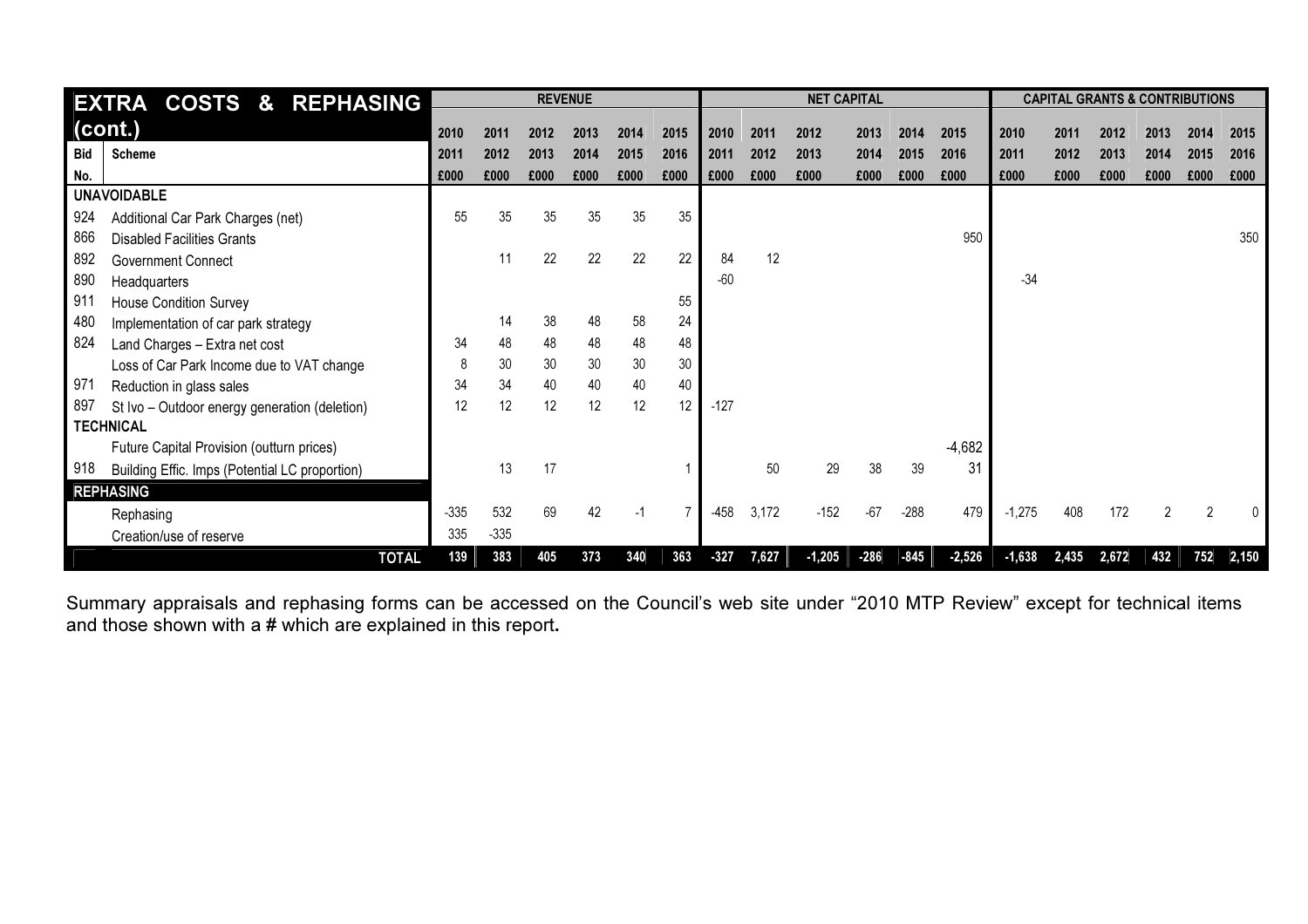## ANNEX B

|            | <b>SAVINGS</b>                                      |        |              |              | <b>REVENUE</b> |           |             |      |      |      | <b>NET CAPITAL</b> |      |      |      |      |      | <b>CAPITAL GRANTS &amp; CONTRIBUTIONS</b> |      |      |
|------------|-----------------------------------------------------|--------|--------------|--------------|----------------|-----------|-------------|------|------|------|--------------------|------|------|------|------|------|-------------------------------------------|------|------|
|            |                                                     | 2010   | 2011         | 2012         | 2013           | 2014      | 2015        | 2010 | 2011 | 2012 | 2013               | 2014 | 2015 | 2010 | 2011 | 2012 | 2013                                      | 2014 | 2015 |
| <b>Bid</b> | <b>Scheme</b>                                       | 2011   | 2012         | 2013         | 2014           | 2015      | 2016        | 2011 | 2012 | 2013 | 2014               | 2015 | 2016 | 2011 | 2012 | 2013 | 2014                                      | 2015 | 2016 |
| No.        |                                                     | £000   | £000         | £000         | £000           | £000      | £000        | £000 | £000 | £000 | £000               | £000 | £000 | £000 | £000 | £000 | £000                                      | £000 | £000 |
| $\#$       | Reorganisation - Senior managers                    |        | $-260$       | $-400$       | $-730$         | $-730$    | $-730$      |      |      |      |                    |      |      |      |      |      |                                           |      |      |
| $\#$       | Pay & allowances Review                             |        | $-375$       | $-375$       | $-300$         | $-350$    | $-350$      |      |      |      |                    |      |      |      |      |      |                                           |      |      |
|            |                                                     |        |              |              |                |           |             |      |      |      |                    |      |      |      |      |      |                                           |      |      |
| $\#$       | Increased charges for bulky waste                   |        | $-20$        | $-20$        | $-20$          | $-20$     | $-20$       |      |      |      |                    |      |      |      |      |      |                                           |      |      |
| $\#$       | Reduce refuse collection by one round               |        | $\mathbf 0$  | $-100$       | $-100$         | $-100$    | $-100$      |      |      |      |                    |      |      |      |      |      |                                           |      |      |
| 969        | Recycling Gate Fees                                 | $-194$ | $-18$        |              |                |           |             |      |      |      |                    |      |      |      |      |      |                                           |      |      |
| 965        | Consultants (markets)                               |        | $-5$         | $-5$         | $-5$           | $-5$      | -5          |      |      |      |                    |      |      |      |      |      |                                           |      |      |
| 966        | CCTV Van - remove satellite system                  |        | $\mbox{-}8$  | $-8$         | -8             | $-8$      | -8          |      |      |      |                    |      |      |      |      |      |                                           |      |      |
| 967        | Reduction in CCTV Cameras                           |        | $-15$        | $-15$        | $-15$          | $-15$     | $-15$       |      |      |      |                    |      |      |      |      |      |                                           |      |      |
| #          | Reduce CCTV to a basic service                      |        | $-129$       | $-172$       | $-172$         | $-172$    | $-172$      |      |      |      |                    |      |      |      |      |      |                                           |      |      |
| $\#$       | Mothball CCTV                                       |        | $\mathbf 0$  | $-300$       | $-300$         | $-300$    | $-300$      |      |      |      |                    |      |      |      |      |      |                                           |      |      |
| $\#$       | Countryside - reduce staff and increase income      |        | $-113$       | $-213$       | $-263$         | $-263$    | $-263$      |      |      |      |                    |      |      |      |      |      |                                           |      |      |
| $\#$       | Transfer Countryside to a trust                     |        | 0            | $\mathbf 0$  | $\mathsf{0}$   | $-100$    | $-100$      |      |      |      |                    |      |      |      |      |      |                                           |      |      |
| $\#$       | Increase in car park charges                        |        | $\pmb{0}$    | $\mathbf{0}$ | $\mathbf{0}$   | $-500$    | $-500$      |      |      |      |                    |      |      |      |      |      |                                           |      |      |
| 931        | St Ives Guided Bus impact on car park income        | $-40$  |              |              |                |           |             |      |      |      |                    |      |      |      |      |      |                                           |      |      |
| $\#$       | Reduced grounds maintenance standards               |        | 0            | $-150$       | $-150$         | $-150$    | $-150$      |      |      |      |                    |      |      |      |      |      |                                           |      |      |
| $\#$       | Operations Division Reorganisation                  |        | $-100$       | $-250$       | $-250$         | $-250$    | $-250$      |      |      |      |                    |      |      |      |      |      |                                           |      |      |
|            |                                                     |        |              |              |                |           |             |      |      |      |                    |      |      |      |      |      |                                           |      |      |
| 879        | <b>Environment Strategy Funding</b>                 |        | $-20$        | $-20$        | $-20$          | $-20$     | 35          |      |      |      |                    |      |      |      |      |      |                                           |      |      |
| $\#$       | Small scale envrionmental improvements staff saving |        | $\pmb{0}$    | $-25$        | $-50$          | $-50$     | $-50$       |      |      |      |                    |      |      |      |      |      |                                           |      |      |
| #          | Rental of space in PFH                              |        | $\mathbf 0$  | $-75$        | $-150$         | $-150$    | $-150$      |      |      |      |                    |      |      |      |      |      |                                           |      |      |
|            |                                                     |        |              |              |                |           |             |      |      |      |                    |      |      |      |      |      |                                           |      |      |
| $\#$       | A14 improvements - assumed cancellation             |        | $-100$       | $\mathbf 0$  | 0              | $\pmb{0}$ | $\mathbf 0$ |      |      |      |                    |      |      |      |      |      |                                           |      |      |
|            | Planning Enforcement - staff savings                | $-38$  | $-77$        | $-77$        | $-77$          | $-77$     | $-77$       |      |      |      |                    |      |      |      |      |      |                                           |      |      |
| $\#$       | Planning efficiencies                               |        | $-48$        | $-48$        | $-48$          | $-48$     | $-48$       |      |      |      |                    |      |      |      |      |      |                                           |      |      |
| $\#$       | Transport efficiencies                              |        | $\mathbf{0}$ | $-95$        | $-95$          | $-95$     | $-95$       |      |      |      |                    |      |      |      |      |      |                                           |      |      |
|            |                                                     |        |              |              |                |           |             |      |      |      |                    |      |      |      |      |      |                                           |      |      |
| $\#$       | <b>Community Grants reductions</b>                  |        | $-10$        | $-51$        | $-234$         | $-309$    | $-309$      |      |      |      |                    |      |      |      |      |      |                                           |      |      |
| $\#$       | Environmental Health staff savings                  |        | $-120$       | $-193$       | $-193$         | $-193$    | $-193$      |      |      |      |                    |      |      |      |      |      |                                           |      |      |
| #          | Community team savings                              |        |              |              | $-75$          | $-75$     | $-75$       |      |      |      |                    |      |      |      |      |      |                                           |      |      |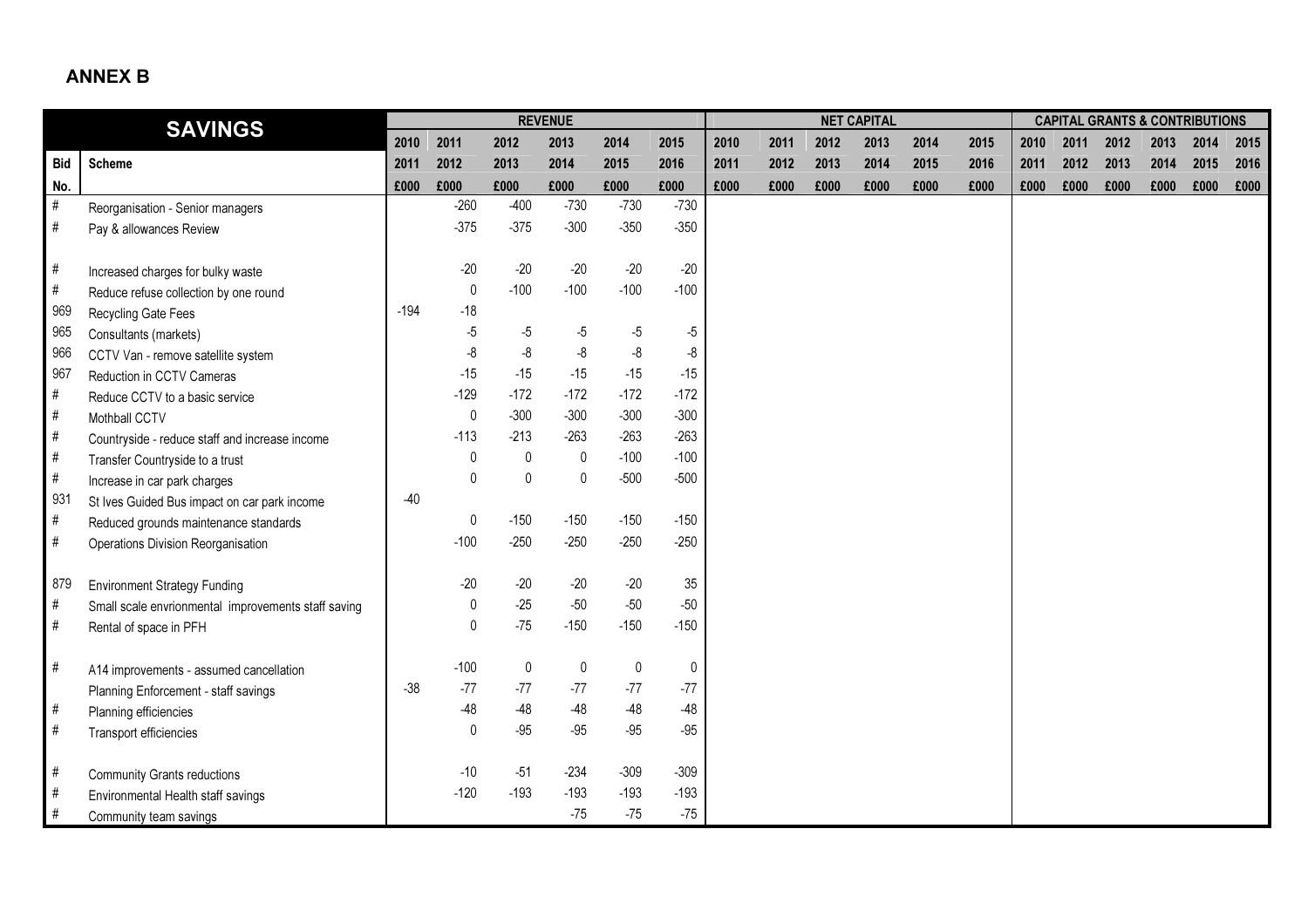|            | <b>SAVINGS (cont.)</b>                             |       |              |             | <b>REVENUE</b> |             |        |      |      |      | <b>NET CAPITAL</b> |      |      |      |      |      | <b>CAPITAL GRANTS &amp; CONTRIBUTIONS</b> |      |      |
|------------|----------------------------------------------------|-------|--------------|-------------|----------------|-------------|--------|------|------|------|--------------------|------|------|------|------|------|-------------------------------------------|------|------|
|            |                                                    | 2010  | 2011         | 2012        | 2013           | 2014        | 2015   | 2010 | 2011 | 2012 | 2013               | 2014 | 2015 | 2010 | 2011 | 2012 | 2013                                      | 2014 | 2015 |
| <b>Bid</b> | <b>Scheme</b>                                      | 2011  | 2012         | 2013        | 2014           | 2015        | 2016   | 2011 | 2012 | 2013 | 2014               | 2015 | 2016 | 2011 | 2012 | 2013 | 2014                                      | 2015 | 2016 |
| No.        |                                                    | £000  | £000         | £000        | £000           | £000        | £000   | £000 | £000 | £000 | £000               | £000 | £000 | £000 | £000 | £000 | £000                                      | £000 | £000 |
| $\#$       | Housing staff efficiency savings                   |       | $-45$        | $-100$      | $-100$         | $-100$      | $-100$ |      |      |      |                    |      |      |      |      |      |                                           |      |      |
|            |                                                    |       |              |             |                |             |        |      |      |      |                    |      |      |      |      |      |                                           |      |      |
| 964        | Internal Audit saving                              | $-24$ | $-24$        | $-24$       | $-24$          | $-24$       | $-24$  |      |      |      |                    |      |      |      |      |      |                                           |      |      |
| $\#$       | Internal Audit saving                              |       | $-23$        | $-23$       | $-23$          | $-23$       | $-23$  |      |      |      |                    |      |      |      |      |      |                                           |      |      |
|            | Procurement Support to ECDC                        |       | $-7$         | $-5$        | $-5$           | $-5$        | $-5$   |      |      |      |                    |      |      |      |      |      |                                           |      |      |
| 919        | E-Marketplace                                      |       | $-20$        | $-20$       | $-20$          | $-20$       | $-20$  | 5    |      |      |                    |      |      |      |      |      |                                           |      |      |
| #          | Further Financial Services savings                 |       |              | $-18$       | $-48$          | $-48$       | $-48$  |      |      |      |                    |      |      |      |      |      |                                           |      |      |
|            |                                                    |       |              |             |                |             |        |      |      |      |                    |      |      |      |      |      |                                           |      |      |
|            |                                                    |       |              |             |                |             |        |      |      |      |                    |      |      |      |      |      |                                           |      |      |
| 813        | Reduction in Benefits Admin Grant                  | $-56$ | $-56$        | $-56$       | $-56$          | $-56$       | $-56$  |      |      |      |                    |      |      |      |      |      |                                           |      |      |
| $\#$       | <b>Customer Services - Staff savings</b>           |       | $-80$        | $-90$       | $-115$         | $-115$      | $-115$ |      |      |      |                    |      |      |      |      |      |                                           |      |      |
| #          | Reduce call centre hours                           |       | $-20$        | $-20$       | $-20$          | $-20$       | $-20$  |      |      |      |                    |      |      |      |      |      |                                           |      |      |
| 960        | Transfer of some housing calls to call centre      |       | $-11$        | $-11$       | $-11$          | $-11$       | $-11$  |      |      |      |                    |      |      |      |      |      |                                           |      |      |
| $\#$       | Reduce call centre system costs                    |       | $\mathbf 0$  | $-10$       | $-30$          | $-30$       | $-30$  |      |      |      |                    |      |      |      |      |      |                                           |      |      |
| $\#$       | Close Yaxley Customer Service Centre               |       | $-35$        | $-35$       | $-55$          | $-55$       | $-55$  |      |      |      |                    |      |      |      |      |      |                                           |      |      |
| $\#$       | Close St Ives Customer Service Centre              |       | $\mathbf 0$  | $-35$       | $-43$          | $-43$       | $-43$  |      |      |      |                    |      |      |      |      |      |                                           |      |      |
| $\#$       | Close Ramsey Customer Service Centre               |       | $\mathbf{0}$ | $\mathbf 0$ | $-45$          | $-45$       | $-45$  |      |      |      |                    |      |      |      |      |      |                                           |      |      |
| $\#$       | Close St Neots Customer Service Centre             |       | 0            | $-55$       | $-55$          | $-55$       | $-55$  |      |      |      |                    |      |      |      |      |      |                                           |      |      |
| $\#$       | Reduce hours at Huntingdon Customer Service Centre |       | $\mathbf{0}$ | $\mathbf 0$ | $-7$           | $-14$       | $-14$  |      |      |      |                    |      |      |      |      |      |                                           |      |      |
|            |                                                    |       | $-15$        | $-15$       | $-15$          | $-15$       | $-15$  |      | 60   |      |                    |      |      |      |      |      |                                           |      |      |
| 957        | Leisure Reception Automation                       |       | $-90$        |             | $-280$         | $-390$      | $-490$ |      |      |      |                    |      |      |      |      |      |                                           |      |      |
| #          | Leisure Savings                                    |       |              |             | $\mathbf 0$    | $\mathbf 0$ | $-400$ |      |      |      |                    |      |      |      |      |      |                                           |      |      |
| $\#$       | Transfer Leisure Centres to a Trust                |       | $\mathbf 0$  | $\mathbf 0$ |                |             |        |      |      |      |                    |      |      |      |      |      |                                           |      |      |
| 959        | Network Saving                                     |       | $-32$        | $-53$       | $-53$          | $-53$       | $-53$  |      |      |      |                    |      |      |      |      |      |                                           |      |      |
| 958        | Help Desk Saving                                   |       | $-75$        | $-75$       |                |             |        |      |      |      |                    |      |      |      |      |      |                                           |      |      |
| $\#$       | IMD Staff savings                                  |       | $-22$        | $-35$       | $-55$          | $-65$       | $-130$ |      |      |      |                    |      |      |      |      |      |                                           |      |      |
| $\#$       | <b>IMD Contract Savings</b>                        |       |              | $-40$       | $-55$          | $-130$      | $-55$  |      |      |      |                    |      |      |      |      |      |                                           |      |      |
| #          | IMD Desk Top Virtualisation                        |       | $-2$         | $-12$       | $-12$          | $-12$       | $-12$  |      |      |      |                    |      |      |      |      |      |                                           |      |      |
| $\#$       | IMD Shared Service Income                          |       |              | $-65$       | $-30$          | $-30$       | $-30$  |      |      |      |                    |      |      |      |      |      |                                           |      |      |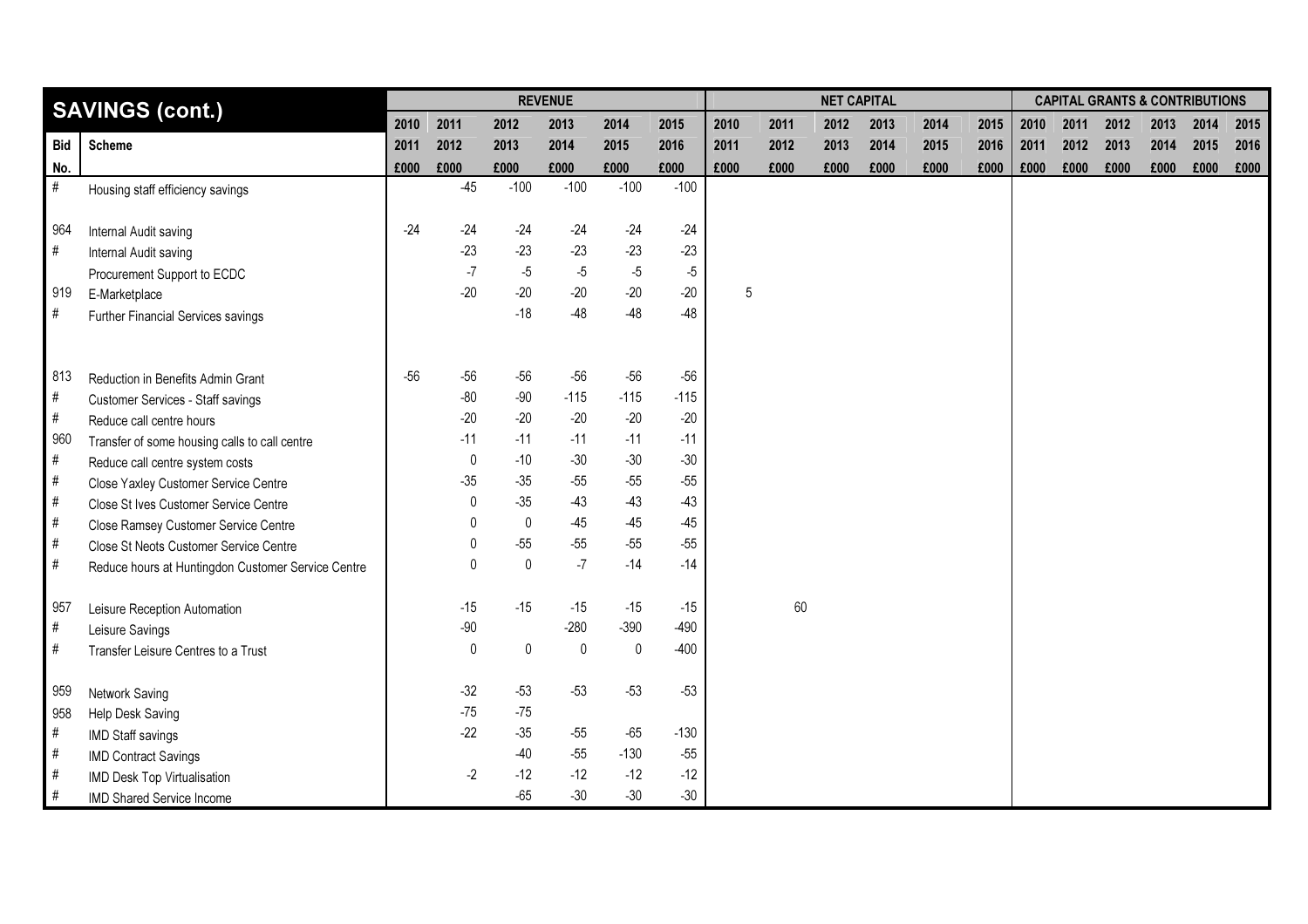|            | <b>SAVINGS (cont.)</b>                         |       |              |        | <b>REVENUE</b> |        |        |        |                | <b>NET CAPITAL</b> |                |                |       |      |        | <b>CAPITAL GRANTS &amp; CONTRIBUTIONS</b> |      |      |      |
|------------|------------------------------------------------|-------|--------------|--------|----------------|--------|--------|--------|----------------|--------------------|----------------|----------------|-------|------|--------|-------------------------------------------|------|------|------|
|            |                                                | 2010  | 2011         | 2012   | 2013           | 2014   | 2015   | 2010   | 2011           | 2012               | 2013           | 2014           | 2015  | 2010 | 2011   | 2012                                      | 2013 | 2014 | 2015 |
| <b>Bid</b> | <b>Scheme</b>                                  | 2011  | 2012         | 2013   | 2014           | 2015   | 2016   | 2011   | 2012           | 2013               | 2014           | 2015           | 2016  | 2011 | 2012   | 2013                                      | 2014 | 2015 | 2016 |
| No.        |                                                | £000  | £000         | £000   | £000           | £000   | £000   | £000   | £000           | £000               | £000           | £000           | £000  | £000 | £000   | £000                                      | £000 | £000 | £000 |
| #          | Town Centre Partnerships - reduced funding     |       | $-40$        | $-80$  | $-100$         | $-100$ | $-100$ |        |                |                    |                |                |       |      |        |                                           |      |      |      |
| $\#$       | District wide - E version only                 |       | $-50$        | $-50$  | $-50$          | $-50$  | $-50$  |        |                |                    |                |                |       |      |        |                                           |      |      |      |
| 951        | Hunts. Matters - cease production              | -8    | $-10$        | $-10$  | $-10$          | $-10$  | $-10$  |        |                |                    |                |                |       |      |        |                                           |      |      |      |
|            |                                                |       |              |        |                |        |        |        |                |                    |                |                |       |      |        |                                           |      |      |      |
| 968        | Increased licensing income                     | $-35$ | $-35$        | $-35$  | $-35$          | $-35$  | $-35$  |        |                |                    |                |                |       |      |        |                                           |      |      |      |
| $\#$       | Licensing - efficiency and higher charges      |       | $\mathbf 0$  | $-20$  | $-30$          | $-40$  | $-50$  |        |                |                    |                |                |       |      |        |                                           |      |      |      |
| $\#$       | Document Centre - efficiency and external work |       | $\mathsf{0}$ | $-25$  | $-50$          | $-50$  | $-75$  |        |                |                    |                |                |       |      |        |                                           |      |      |      |
| 825        | Members Allowances Review                      | $-2$  |              |        |                | $-6$   | 4      |        |                |                    |                |                |       |      |        |                                           |      |      |      |
|            |                                                |       |              |        |                |        |        |        |                |                    |                |                |       |      |        |                                           |      |      |      |
| #          | Central Services - Reorganisation              |       | $-200$       | $-250$ | $-250$         | $-300$ | $-300$ |        |                |                    |                |                |       |      |        |                                           |      |      |      |
|            |                                                |       |              |        |                |        |        |        |                |                    |                |                |       |      |        |                                           |      |      |      |
| 853        | Huntingdon Town Hall                           | $-10$ |              |        |                |        |        |        |                |                    |                |                |       |      |        |                                           |      |      |      |
|            |                                                |       |              |        |                |        |        |        |                |                    |                |                |       |      |        |                                           |      |      |      |
| 923        | Extra Car Parking, Huntingdon Town Centre      |       | 20           | $-18$  | 21             | 19     | $-62$  |        | $-2,166$       | 2,166              |                |                |       |      |        | 1,300                                     |      |      |      |
| 976        | ICT Replacements and Server Virtualisation     | 10    | $10$         | 10     | 10             | $10$   | 10     | $-27$  | 58             | $-60$              | $-60$          | $-60$          |       |      |        |                                           |      |      |      |
| 380        | Replacement Printing Equip.                    |       |              |        |                |        |        | $-92$  |                | 70                 |                |                |       |      |        |                                           |      |      |      |
| 895        | Multi-functional Devices                       |       |              |        |                |        |        | $-2$   | $\overline{2}$ | $\mathfrak{Z}$     | $\mathbf{1}$   | $\overline{2}$ |       |      |        |                                           |      |      |      |
| 948        | Provision for Bin Replacements                 |       |              |        |                |        |        | $-114$ | $-101$         | $-118$             | $-157$         | $-204$         | 56    |      |        |                                           |      |      |      |
| 886        | Vehicle fleet replacements.                    |       |              |        |                |        |        | 197    | $-217$         | $-442$             | 64             | $-101$         |       |      |        |                                           |      |      |      |
| 973        | Housing Capital Grant (non-earmarked)          |       |              |        |                |        |        | $-64$  |                |                    |                |                |       | 64   |        |                                           |      |      |      |
| 625        | Huntingdon Bus Station                         |       |              |        |                |        |        | $-890$ | 190            | 150                |                |                |       |      | $-150$ | $-150$                                    |      |      |      |
| 864        | Crime and Disorder - Lighting improvements     |       |              |        |                |        |        | $-20$  | $\overline{c}$ |                    |                |                | 25    |      |        |                                           |      |      |      |
| 365        | Huntingdon Marina Improvements                 |       |              |        |                |        |        |        | $-62$          |                    |                |                |       |      |        |                                           |      |      |      |
| 854        | Play Equipment & Safety Surface Renewal        |       |              |        |                |        |        |        | $-5$           | $-48$<br>$-69$     | $-37$          | $-33$          | $-48$ |      |        |                                           |      |      |      |
| 863        | <b>Community Facilities Grants</b>             |       |              |        |                |        |        |        | $-69$          | $-24$              | $-69$          | $-69$          |       |      |        |                                           |      |      |      |
| 864        | Crime and Disorder - Lighting improvements     |       |              |        |                |        |        |        | $-25$<br>$-90$ | $-90$              | $-25$<br>$-90$ | $-25$<br>$-90$ | $-25$ |      |        |                                           |      |      |      |
| 867        | Repairs Assistance                             |       |              |        |                |        |        |        | $-500$         | $-500$             | $-500$         | $-500$         |       |      |        |                                           |      |      |      |
| 869        | Social Housing Grant                           |       |              |        |                |        |        |        | $-81$          | $-81$              |                |                |       |      |        |                                           |      |      |      |
| 865        | CCTV - Camera replacements                     |       |              |        |                |        |        |        |                | $-83$              | $-75$          | $-82$          |       |      |        |                                           |      |      |      |
| 870        | Local Transport Plan                           |       |              |        |                |        |        |        | $-83$          |                    | $-83$          | $-89$          |       |      |        |                                           |      |      |      |
| 871        | Safe Cycle Routes                              |       |              |        |                |        |        |        | $-194$         | $-93$              | $-93$          | $-95$          | $-95$ |      |        |                                           |      |      |      |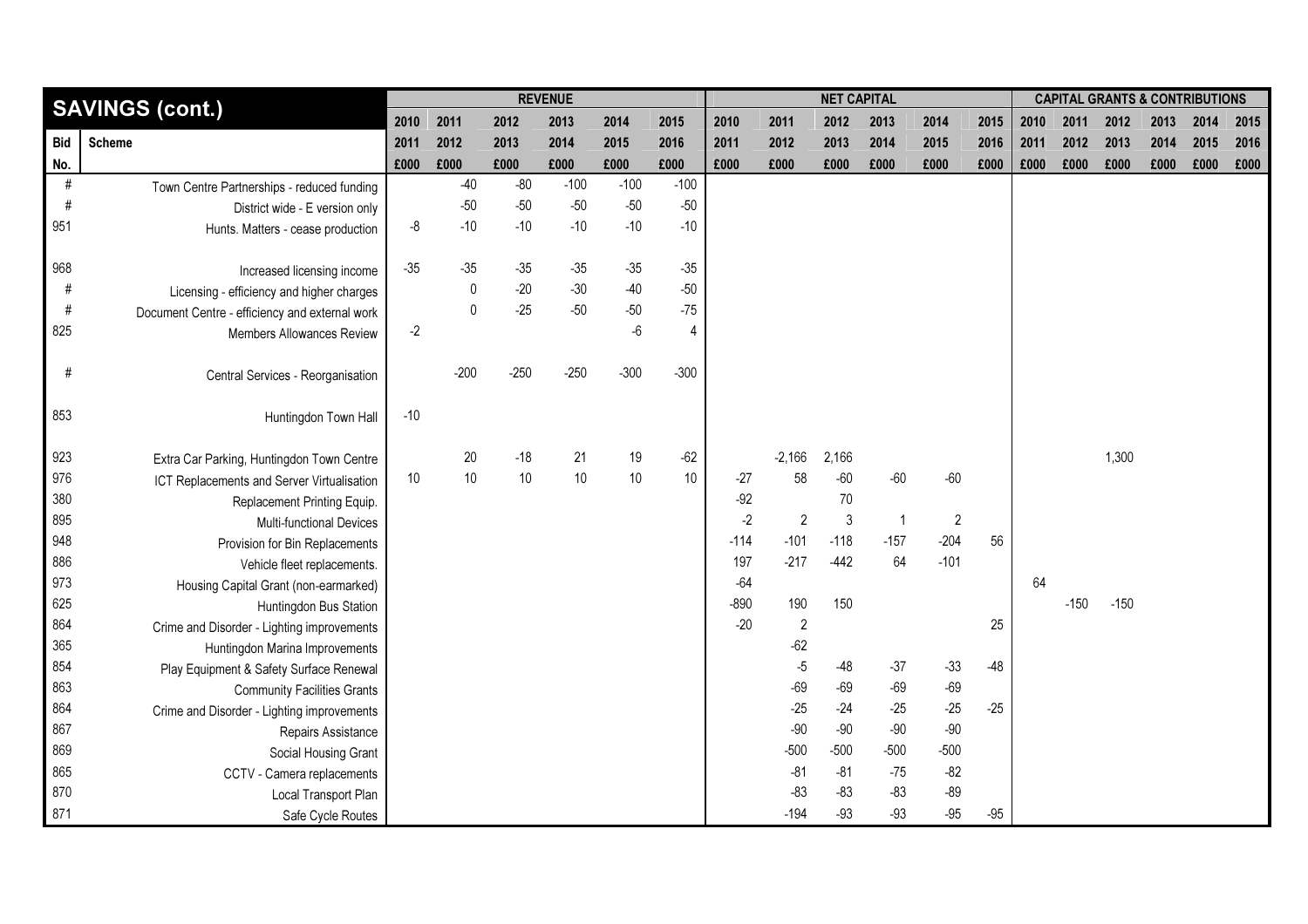|            | <b>SAVINGS (cont.)</b>                                         |        |          |          | <b>REVENUE</b> |          |          |          |          | <b>NET CAPITAL</b> |          |          |       |       |        | <b>CAPITAL GRANTS &amp; CONTRIBUTIONS</b> |       |       |          |
|------------|----------------------------------------------------------------|--------|----------|----------|----------------|----------|----------|----------|----------|--------------------|----------|----------|-------|-------|--------|-------------------------------------------|-------|-------|----------|
|            |                                                                | 2010   | 2011     | 2012     | 2013           | 2014     | 2015     | 2010     | 2011     | 2012               | 2013     | 2014     | 2015  | 2010  | 2011   | 2012                                      | 2013  | 2014  | 2015     |
| <b>Bid</b> | <b>Scheme</b>                                                  | 2011   | 2012     | 2013     | 2014           | 2015     | 2016     | 2011     | 2012     | 2013               | 2014     | 2015     | 2016  | 2011  | 2012   | 2013                                      | 2014  | 2015  | 2016     |
| No.        |                                                                | £000   | £000     | £000     | £000           | £000     | £000     | £000     | £000     | £000               | £000     | £000     | £000  | £000  | £000   | £000                                      | £000  | £000  | £000     |
| 872        | St Neots Transport Strategy Phase 2                            |        |          |          |                |          |          |          | -90      | -90                | $-80$    |          |       |       |        |                                           |       |       |          |
| 873        | Accessibility Improvement /Signs in footpaths and car<br>parks |        |          |          |                |          |          |          | $-35$    | $-30$              | $-30$    | $-30$    |       |       |        |                                           |       |       |          |
| 363        | Ramsey Transport Strategy                                      |        |          |          |                |          |          |          | $-80$    | $-41$              |          |          |       |       |        |                                           |       |       |          |
| 899        | Bus Shelters - extra provision                                 |        |          |          |                |          |          |          | $-41$    | $-42$              | $-42$    |          |       |       |        |                                           |       |       |          |
| 52         | St Ives Town Centre 2 - Completion                             |        |          |          |                |          |          |          | $-20$    | $-425$             | $-509$   |          |       |       |        |                                           |       |       |          |
| 876        | Small Scale - District Wide Partnership                        |        |          |          |                |          |          |          | $-79$    | $-79$              | $-80$    | -60      |       | $-10$ | $-10$  | $-10$                                     | -10   | $-10$ |          |
| 877        | AJC Small scale improvements                                   |        |          |          |                |          |          |          | $-86$    | $-86$              | $-86$    | $-86$    |       |       |        |                                           |       |       |          |
| 878        | Village Residential Areas                                      |        |          |          |                |          |          |          | $-57$    | $-60$              | $-60$    | $-76$    |       |       |        | $-10$                                     | $-10$ | $-10$ |          |
| 302        | New Public Conveniences                                        |        |          |          |                |          |          | $-100$   |          |                    |          |          |       |       | $-150$ |                                           |       |       |          |
|            | total                                                          | $-397$ | $-2.280$ | $-3,867$ | $-4,906$       | $-5,901$ | $-6,442$ | $-1,107$ | $-3,769$ | $-72$              | $-2,011$ | $-1,598$ | $-87$ | 54    | $-310$ | 1,130                                     | $-20$ | $-20$ | $\bf{0}$ |

Summary appraisals and rephasing forms can be accessed on the Council's web site under "2010 MTP Review" except for technical items<br>and those shown with a # which are explained in this report.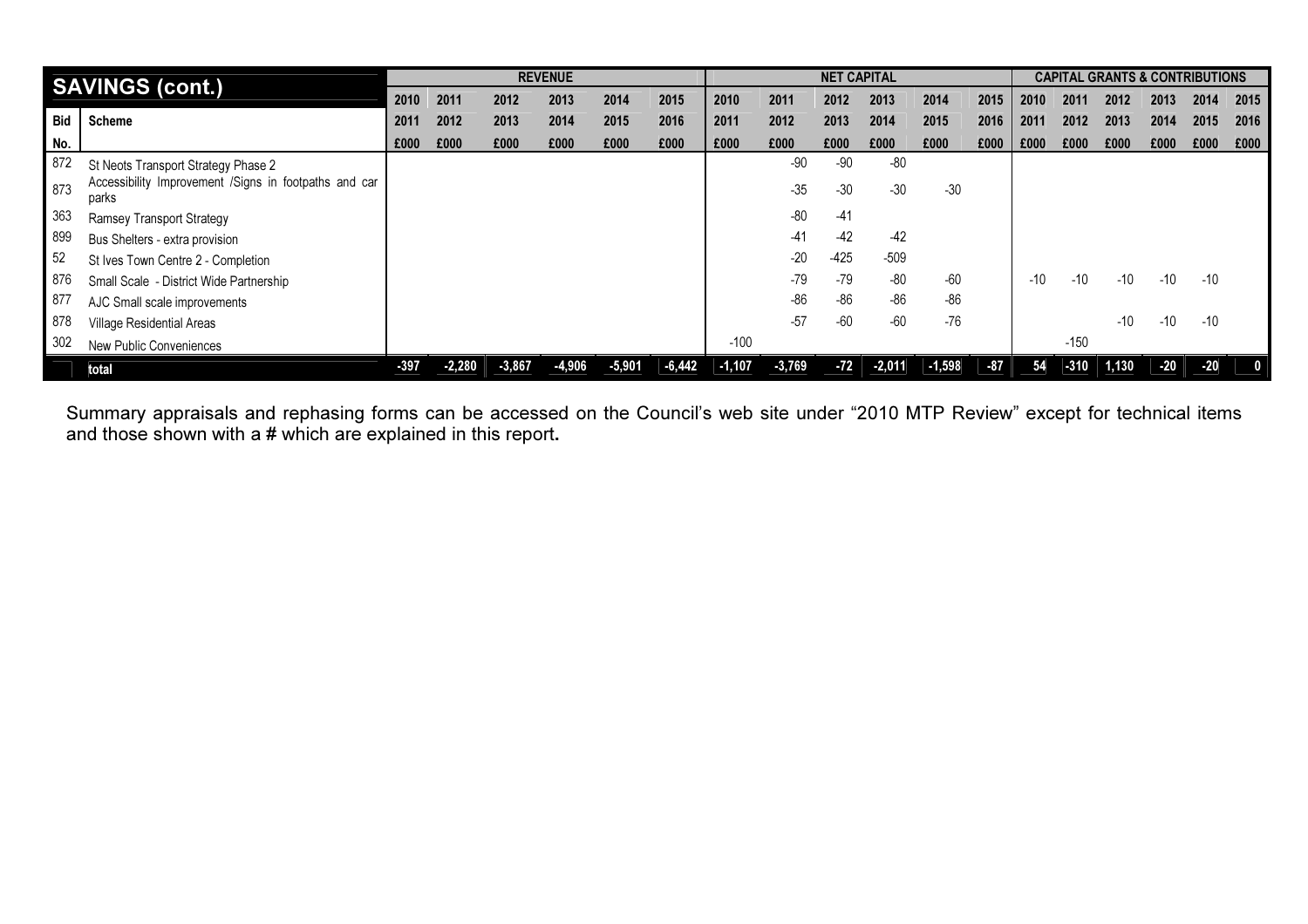## STAFFING

Reductions in staffing levels are expected over the four year savings plan period.

|                                             | Current  | Indicative |
|---------------------------------------------|----------|------------|
|                                             | staffing | reduction  |
|                                             | FTE*     | FTE*       |
| <b>Directors and Heads of Service</b>       | 16       | 7          |
| Leisure                                     | 225      | 36         |
| Finance                                     | 24       | 2          |
| <b>Customer Services</b>                    | 97       | 11         |
| <b>IMD</b>                                  | 32       | 5          |
| <b>Commerce &amp; Technology</b>            | 378      | 54         |
|                                             |          |            |
| Operations                                  | 200      | 33         |
| <b>Environmental Management Services</b>    | 31       | 4          |
| <b>Planning Services</b>                    | 50       | 6          |
| <b>Environmental &amp; Community Health</b> | 31       |            |
| Housing                                     | 30       | 3          |
| <b>Environment &amp; Community Services</b> | 342      | 53         |
|                                             |          |            |
| Administration                              | 33       | 4          |
| Law & Estates                               | 9        | 3          |
| Policy, Performance & People                | 27       | 3          |
| <b>Central services</b>                     | 70       | 10         |
| <b>Total</b>                                | 806      | 124        |

\* Full Time Equivalent

Where no service levels changes are proposed in a particular area, changes may still be introduced as a result of efficiency proposals, reorganisations or reconfigurations of our services or other investigations into the value of our services. The proposals require only limited further savings to be identified for the coming budget year. However further savings of £1.6m rising to £3.6m p.a. are required for the years 2012/3 – 2014/5 before the budget is balanced.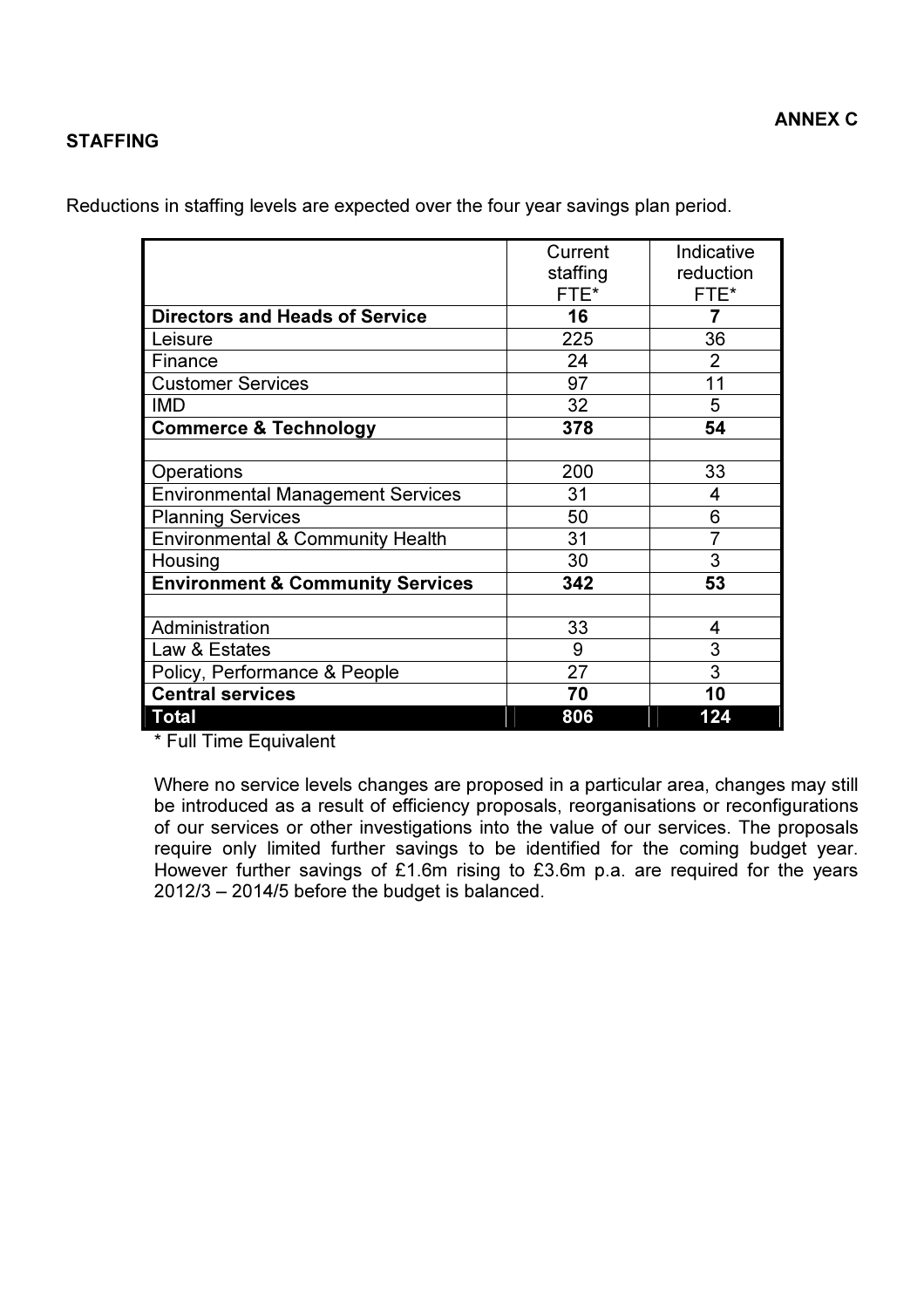## CONCESSIONARY FARES IMPACT

| <b>Concessionary Travel (Based on Option CONCF3 after damping)</b>  |                                           |                                           |                                           |                                           |                                           |                                            |
|---------------------------------------------------------------------|-------------------------------------------|-------------------------------------------|-------------------------------------------|-------------------------------------------|-------------------------------------------|--------------------------------------------|
|                                                                     | Option<br>CONCF5<br>$(E \text{ million})$ | Option<br>CONCF6<br>$(E \text{ million})$ | Option<br>CONCF7<br>$(E \text{ million})$ | Option<br>CONCF8<br>$(E \text{ million})$ | Option<br>CONCF9<br>$(E \text{ million})$ | Option<br>CONCF10<br>$(E \text{ million})$ |
| <b>London and Mets Gain</b><br><b>Shire areas Loss</b>              | 60.560<br>$-60.560$                       | 68.919<br>$-68.919$                       | 74.355<br>$-74.355$                       | 78.417<br>$-78.418$                       | 89,616<br>$-89.616$                       | 121.143<br>$-121.143$                      |
| <b>Cambridgeshire's</b><br><b>Shire</b><br>share<br>оf<br>area loss |                                           |                                           |                                           |                                           |                                           |                                            |
| <b>Cambridge City</b>                                               | 0.028                                     | 0.028                                     | 0.035                                     | 0.035                                     | 0.026                                     | 0.026                                      |
| <b>East Cambridgeshire</b>                                          | $-0.339$                                  | $-0.339$                                  | $-0.333$                                  | $-0.333$                                  | $-0.339$                                  | $-0.339$                                   |
| Fenland                                                             | $-0.612$                                  | $-0.612$                                  | $-0.603$                                  | $-0.603$                                  | $-0.612$                                  | $-0.612$                                   |
| <b>Huntingdonshire loss</b>                                         | $-0.619$                                  | $-0.619$                                  | $-0.644$                                  | $-0.644$                                  | $-0.618$                                  | $-0.618$                                   |
| South Cambridgeshire                                                | $-0.376$                                  | $-0.376$                                  | $-0.368$                                  | $-0.368$                                  | $-0.376$                                  | $-0.376$                                   |
| Peterborough                                                        | $-0.548$                                  | $-0.587$                                  | $-0.501$                                  | $-0.506$                                  | $-0.518$                                  | $-0.565$                                   |
| <b>County Council</b>                                               | $-0.586$                                  | $-0.697$                                  | $-1.320$                                  | $-1.601$                                  | $-0.829$                                  | $-1.205$                                   |
| <b>Cambridgeshire area loss</b>                                     | $-3.052$                                  | $-3.201$                                  | $-3.734$                                  | $-4.020$                                  | $-3.266$                                  | $-3.689$                                   |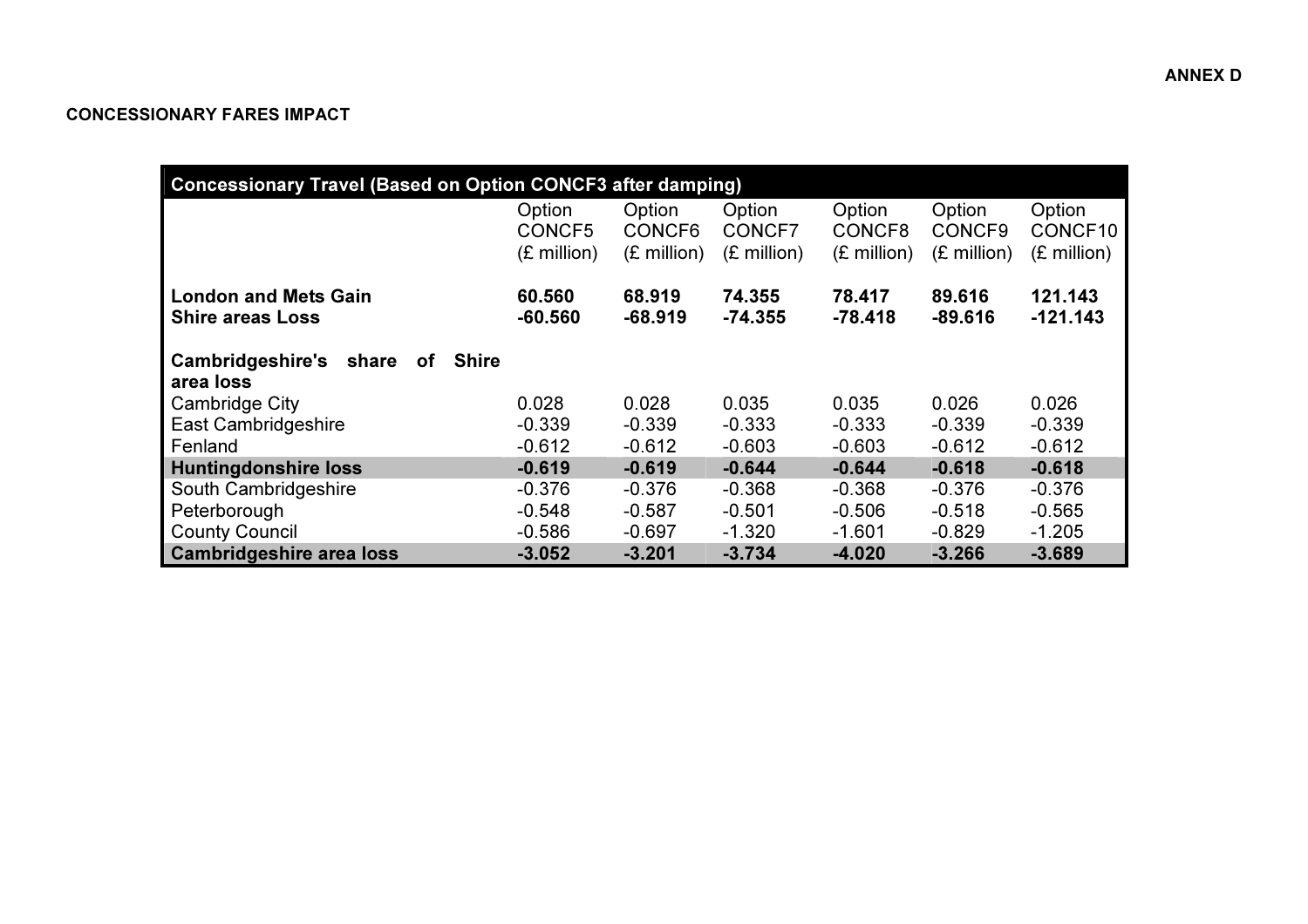ANNEX E

| <b>FINANCIAL SUMMARY</b>                                   | <b>FORECAST</b> | <b>BUDGET</b> |           | <b>MTP</b> |          |              |              |           |             |           | <b>FORECAST</b> |             |           |              |              |
|------------------------------------------------------------|-----------------|---------------|-----------|------------|----------|--------------|--------------|-----------|-------------|-----------|-----------------|-------------|-----------|--------------|--------------|
| <b>Government Preference</b>                               | 2010/11         | 2011/12       | 2012/13   | 2013/14    | 2014/15  | 2015/16      | 2016/17      | 2017/18   | 2018/19     | 2019/20   | 2020/21         | 2021/22     | 2022/23   | 2023/24      | 2024/25      |
|                                                            | £000            | £000          | £000      | £000       | £000     | £000         | £000         | £000      | £000        | £000      | £000            | £000        | £000      | £000         | £000         |
| 2009/10 BUDGET/MTP                                         | 24,848          | 23,660        | 23,127    | 22,278     | 21,342   | 21,811       | 22,408       | 23,021    | 23,651      | 24,099    | 24,765          | 25,449      | 26,153    | 26,875       | 27,818       |
| <b>Variations:</b>                                         |                 |               |           |            |          |              |              |           |             |           |                 |             |           |              |              |
| Interest                                                   | $-100$          | $-287$        | $-392$    | $-188$     | $-339$   | $-490$       | $-630$       | $-751$    | $-881$      | $-1,013$  | $-1,144$        | $-1,276$    | $-1,410$  | $-1,543$     | $-1,675$     |
| Provision<br>Repayments<br>for<br>Loan<br>(MRP)            | $-61$           | 166           | 365       | 505        | 651      | 774          | 821          | 854       | 985         | 1,085     | 1,140           | 1,173       | 1,176     | 1,113        | 1,057        |
| Inflation                                                  | $\mathbf{0}$    | 22            | 18        | 58         | 77       | $-214$       | $-361$       | $-483$    | $-541$      | $-469$    | $-518$          | $-463$      | $-494$    | $-450$       | $-511$       |
| <b>Unidentified Savings</b>                                | $\Omega$        | 482           | 1,016     | 1,596      | 2,556    | 2,347        | 2,680        | 2,774     | 2,721       | 2,792     | 2,883           | 2,794       | 2,892     | 2,947        | 2,911        |
| MTP Variations #                                           | $-578$          | $-1.615$      | $-3.187$  | $-4,265$   | $-5,303$ | $-5,881$     | $-6,046$     | $-6,004$  | $-5,968$    | $-5,954$  | $-6,000$        | $-5,946$    | $-5,965$  | $-5,953$     | $-5,953$     |
| total                                                      | $-739$          | $-1,232$      | $-2,180$  | $-2,294$   | $-2,359$ | $-3,464$     | $-3,535$     | $-3,609$  | $-3,683$    | $-3,560$  | $-3,638$        | $-3,719$    | $-3,802$  | $-3,885$     | $-4,171$     |
| <b>NEW FORECAST</b>                                        | 24,109          | 22,428        | 20,947    | 19,984     | 18,983   | 18,347       | 18,873       | 19,412    | 19,968      | 20,539    | 21,127          | 21,730      | 22,351    | 22,990       | 23,647       |
| <b>FUNDING</b>                                             |                 |               |           |            |          |              |              |           |             |           |                 |             |           |              |              |
| Use of revenue reserves                                    | $-3,931$        | $-3,718$      | $-2,714$  | $-1,604$   | $-964$   | 0            | $\mathbf{0}$ | 0         | 0           | 0         | $\pmb{0}$       | 0           | 0         | $\mathbf 0$  | $\mathbf{0}$ |
| <b>Remaining revenue reserves EOY</b>                      | 12,000          | 8,282         | 5,568     | 3,964      | 3,000    | 3,000        | 3,000        | 3,000     | 3,000       | 3,000     | 3,000           | 3,000       | 3,000     | 3,000        | 3,000        |
| Special CT Grant                                           | 0               | $-184$        | $-184$    | $-184$     | $-184$   | $\mathbf{0}$ | $\mathbf{0}$ | 0         | $\mathbf 0$ | $\Omega$  | 0               | $\mathbf 0$ | 0         | $\mathbf{0}$ | 0            |
| Government Support                                         | $-12,939$       | $-11,129$     | $-10,461$ | $-10,357$  | $-9,735$ | $-9,979$     | $-10,228$    | $-10,484$ | $-10,746$   | $-11,015$ | $-11,290$       | $-11,572$   | $-11,862$ | $-12,158$    | $-12,462$    |
| <b>Collection Fund Deficit</b>                             | 35              | $-53$         | 0         | 0          | $\Omega$ | $\mathbf 0$  | $\mathbf 0$  | $\pmb{0}$ | 0           | $\Omega$  | 0               | $\mathbf 0$ | $\Omega$  | $\mathbf{0}$ | $\mathbf{0}$ |
| <b>Council Tax</b>                                         | $-7,274$        | $-7,344$      | $-7,588$  | $-7,840$   | $-8,100$ | $-8,368$     | $-8,644$     | $-8,929$  | $-9,222$    | $-9,525$  | $-9,837$        | $-10,159$   | $-10,490$ | $-10,832$    | $-11,185$    |
| <b>COUNCIL TAX LEVEL</b>                                   | £124.17         | £124.17       | £127.27   | £130.46    | £133.72  | £137.06      | £140.49      | £144.00   | £147.60     | £151.29   | £155.07         | £158.95     | £162.92   | £166.99      | £171.17      |
| % increase                                                 |                 | 0.00%         | 2.50%     | 2.50%      | 2.50%    | 2.50%        | 2.50%        | 2.50%     | 2.50%       | 2.50%     | 2.50%           | 2.50%       | 2.50%     | 2.50%        | 2.50%        |
| £ increase                                                 |                 | £0.00         | £3.10     | £3.18      | £3.26    | £3.34        | £3.43        | £3.51     | £3.60       | £3.69     | £3.78           | £3.88       | £3.97     | £4.07        | £4.17        |
|                                                            |                 |               |           |            |          |              |              |           |             |           |                 |             |           |              |              |
| <b>Forecast Capital Spending</b>                           | 7,377           | 11,689        | 3,321     | 3,005      | 2,441    | 2,777        | 4,101        | 4,131     | 4,272       | 4,417     | 4,566           | 4,718       | 4,875     | 5,035        | 5,200        |
| Accumulated "Borrowing" EOY net of MRP                     | 17,961          | 28,610        | 30,504    | 31,830     | 32,297   | 32,829       | 34,477       | 35,948    | 37,244      | 38,386    | 39,410          | 40,328      | 41,159    | 41,957       | 42,704       |
| Net Interest and Borrowing Costs                           |                 |               |           |            |          |              |              |           |             |           |                 |             |           |              |              |
| - total                                                    | $-57$           | 608           | 1,346     | 2,078      | 2,521    | 2,836        | 3,096        | 3,378     | 3,762       | 4.118     | 4.438           | 4.744       | 5,029     | 5.261        | 5,515        |
| - as % of total net spending                               | $0\%$           | 3%            | 6%        | 10%        | 13%      | 15%          | 16%          | 17%       | 19%         | 20%       | 21%             | 22%         | 23%       | 23%          | 23%          |
| <b>Unidentified Spending Adjustments still</b><br>required | $\mathbf 0$     | $-518$        | $-1,584$  | $-2,604$   | $-3,563$ | $-4,316$     | $-4,514$     | $-4,796$  | $-5,341$    | $-5,834$  | $-6, 122$       | $-6,540$    | $-7,099$  | $-7,333$     | $-7,683$     |

# includes current year forecast adjustment and rephasing reserve adjustment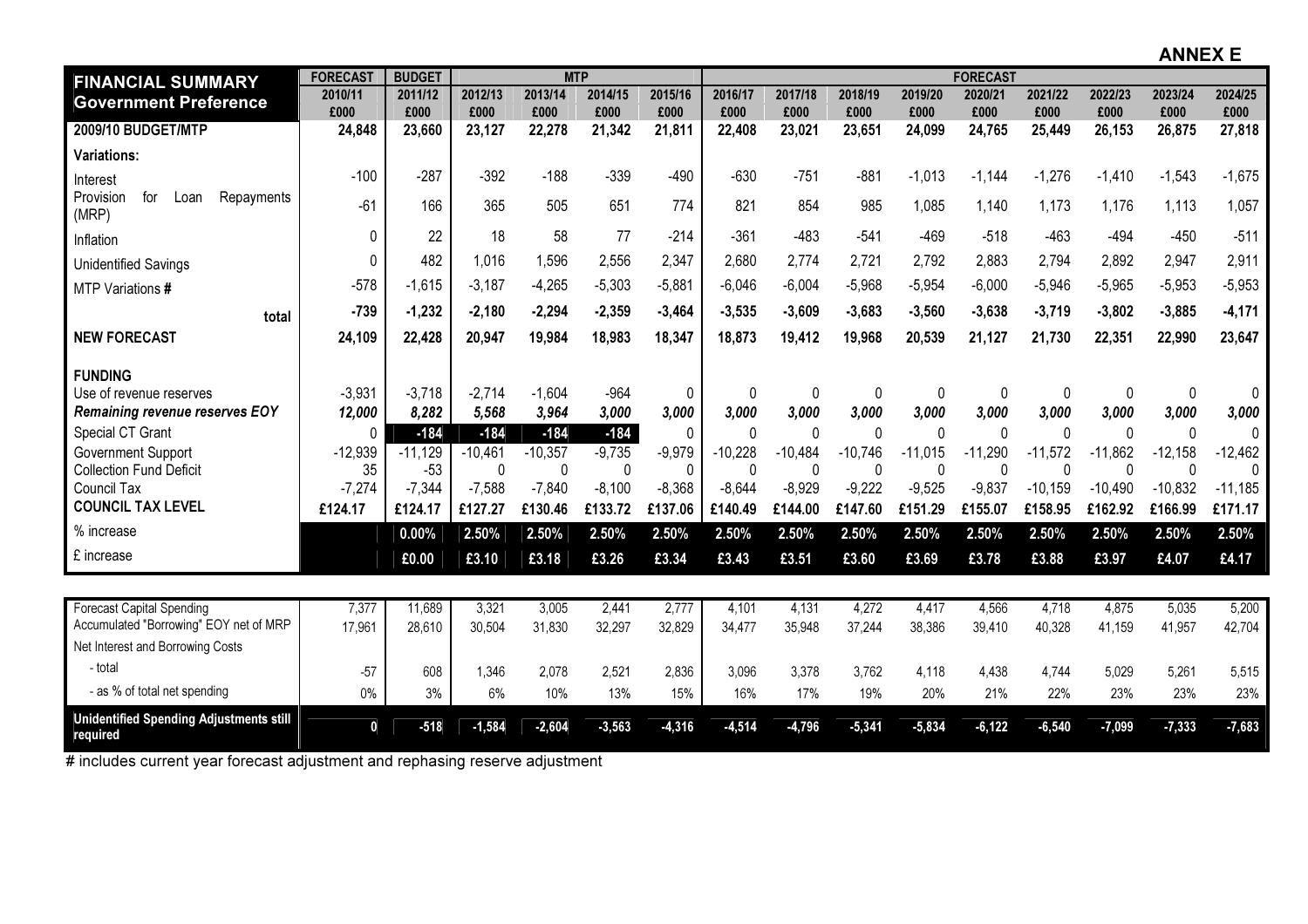| <b>FINANCIAL SUMMARY</b>                                   | <b>FORECAST</b>  | <b>BUDGET</b>    |                  |                    | <b>MTP</b>       |                    | <b>FORECAST</b>    |                    |                    |                    |                    |                    |                    |                    |                    |  |
|------------------------------------------------------------|------------------|------------------|------------------|--------------------|------------------|--------------------|--------------------|--------------------|--------------------|--------------------|--------------------|--------------------|--------------------|--------------------|--------------------|--|
| 40p per week rise                                          | 2010/11<br>£000  | 2011/12<br>£000  | 2012/13<br>£000  | 2013/14<br>£000    | 2014/15<br>£000  | 2015/16<br>£000    | 2016/17<br>£000    | 2017/18<br>£000    | 2018/19<br>£000    | 2019/20<br>£000    | 2020/21<br>£000    | 2021/22<br>£000    | 2022/23<br>£000    | 2023/24<br>£000    | 2024/25<br>£000    |  |
| 2009/10 BUDGET/MTP                                         | 24,848           | 23,660           | 23,127           | 22,278             | 21,342           | 21,811             | 22,408             | 23,021             | 23,651             | 24,099             | 24,765             | 25,449             | 26,153             | 26,875             | 27,818             |  |
| <b>Variations:</b>                                         |                  |                  |                  |                    |                  |                    |                    |                    |                    |                    |                    |                    |                    |                    |                    |  |
| Interest                                                   | $-100$           | $-289$           | $-404$           | $-203$             | $-348$           | $-490$             | $-630$             | $-751$             | $-881$             | $-1,013$           | $-1.144$           | $-1.276$           | $-1,410$           | $-1,543$           | $-1,675$           |  |
| Repayments<br>Provision<br>for<br>Loan<br>(MRP)            | $-61$            | 166              | 365              | 505                | 651              | 774                | 821                | 854                | 985                | 1,085              | 1,140              | 1,173              | 1,176              | 1,113              | 1,057              |  |
| Inflation                                                  | $\mathbf{0}$     | 22               | 45               | 130                | 242              | $-37$              | $-132$             | $-208$             | $-214$             | $-82$              | $-80$              | 41                 | 67                 | 172                | 183                |  |
| <b>Unidentified Savings</b>                                | $\Omega$         | 1,000            | 1,747            | 2,330              | 3,680            | 3,245              | 3,580              | 3,683              | 3.633              | 3,700              | 3,799              | 3,705              | 3,807              | 3,867              | 3,825              |  |
| MTP Variations #                                           | $-578$           | $-1,365$         | $-2,687$         | $-3,765$           | $-4,803$         | $-5,381$           | $-5,546$           | $-5,504$           | $-5.468$           | $-5,454$           | $-5,500$           | $-5,446$           | $-5,465$           | $-5,453$           | $-5,453$           |  |
| total<br><b>NEW FORECAST</b>                               | $-739$<br>24,109 | $-466$<br>23,194 | $-934$<br>22,193 | $-1,004$<br>21,274 | $-578$<br>20,764 | $-1,888$<br>19,923 | $-1,906$<br>20,502 | $-1,926$<br>21,095 | $-1,945$<br>21,706 | $-1,765$<br>22,334 | $-1,784$<br>22,981 | $-1,804$<br>23,645 | $-1,825$<br>24,328 | $-1,844$<br>25,031 | $-2,063$<br>25,755 |  |
| <b>FUNDING</b>                                             |                  |                  |                  |                    |                  |                    |                    |                    |                    |                    |                    |                    |                    |                    |                    |  |
| Use of revenue reserves                                    | $-3,931$         | $-3,284$         | $-2,714$         | $-1,600$           | $-1,402$         | 0                  | $\mathbf{0}$       | 0                  | 0                  | 0                  | 0                  | 0                  | 0                  | 0                  | 0                  |  |
| Remaining revenue reserves EOY                             | 12,000           | 8,716            | 6,002            | 4,402              | 3,000            | 3,000              | 3,000              | 3,000              | 3,000              | 3,000              | 3,000              | 3,000              | 3,000              | 3,000              | 3,000              |  |
| Special CT Grant                                           | $\Omega$         | $\mathbf 0$      | $\mathbf{0}$     | $\mathbf 0$        | $\mathbf 0$      | $\mathbf{0}$       | $\mathbf 0$        | 0                  | $\mathbf{0}$       | $\Omega$           | 0                  | $\mathbf 0$        | $\Omega$           | $\mathbf 0$        | 0                  |  |
| <b>Government Support</b>                                  | $-12,939$        | $-11,129$        | $-10,461$        | $-10,357$          | $-9,735$         | $-9,979$           | $-10,228$          | $-10,484$          | $-10,746$          | $-11,015$          | $-11,290$          | $-11.572$          | $-11,862$          | $-12,158$          | $-12,462$          |  |
| <b>Collection Fund Deficit</b>                             | 35               | $-53$            | $\Omega$         | $\mathbf{0}$       | $\mathbf 0$      | $\mathbf 0$        | $\mathbf 0$        | 0                  | $\mathbf{0}$       | $\Omega$           | 0                  | $\Omega$           | $\mathbf{0}$       | 0                  | 0                  |  |
| Council Tax                                                | $-7,274$         | $-8,728$         | $-9,018$         | $-9,318$           | $-9,626$         | $-9,945$           | $-10,273$          | $-10,611$          | $-10,960$          | $-11,320$          | $-11,691$          | $-12,073$          | $-12,467$          | $-12,873$          | $-13,292$          |  |
| <b>COUNCIL TAX LEVEL</b>                                   | £124.17          | £147.57          | £151.26          | £155.04            | £158.92          | £162.89            | £166.96            | £171.14            | £175.41            | £179.80            | £184.29            | £188.90            | £193.62            | £198.47            | £203.43            |  |
| % increase                                                 |                  | 18.85%           | 2.50%            | 2.50%              | 2.50%            | 2.50%              | 2.50%              | 2.50%              | 2.50%              | 2.50%              | 2.50%              | 2.50%              | 2.50%              | 2.50%              | 2.50%              |  |
| £ increase                                                 |                  | £23.40           | £3.69            | £3.78              | £3.88            | £3.97              | £4.07              | £4.17              | £4.28              | £4.39              | £4.49              | £4.61              | £4.72              | £4.84              | £4.96              |  |
|                                                            |                  |                  |                  |                    |                  |                    |                    |                    |                    |                    |                    |                    |                    |                    |                    |  |
| <b>Forecast Capital Spending</b>                           | 7,377            | 11,689           | 3,321            | 3,005              | 2,441            | 2,777              | 4,101              | 4,131              | 4,272              | 4,417              | 4,566              | 4,718              | 4,875              | 5,035              | 5,200              |  |
| Accumulated "Borrowing" EOY net of MRP                     | 17,961           | 28,610           | 30,504           | 31,830             | 32,297           | 32,829             | 34,477             | 35,948             | 37,244             | 38,386             | 39,410             | 40,328             | 41,159             | 41,957             | 42,704             |  |
| Net Interest and Borrowing Costs                           |                  |                  |                  |                    |                  |                    |                    |                    |                    |                    |                    |                    |                    |                    |                    |  |
| - total                                                    | $-57$            | 606              | 1,334            | 2,062              | 2,512            | 2,836              | 3,096              | 3,378              | 3,762              | 4,118              | 4,438              | 4,744              | 5,029              | 5,261              | 5,515              |  |
| - as % of total net spending                               | 0%               | 3%               | 6%               | 10%                | 12%              | 14%                | 15%                | 16%                | 17%                | 18%                | 19%                | 20%                | 21%                | 21%                | 21%                |  |
| <b>Unidentified Spending Adjustments still</b><br>required | $\mathbf{0}$     | $\mathbf{0}$     | $-853$           | $-1,870$           | $-2,439$         | $-3,418$           | $-3,614$           | $-3,887$           | $-4,429$           | $-4,926$           | $-5,206$           | $-5,629$           | $-6,184$           | $-6,413$           | $-6,769$           |  |

# includes current year forecast adjustment, rephasing reserve adjustment and allowance for retained services of £250k in 2011/12 and £500k thereafter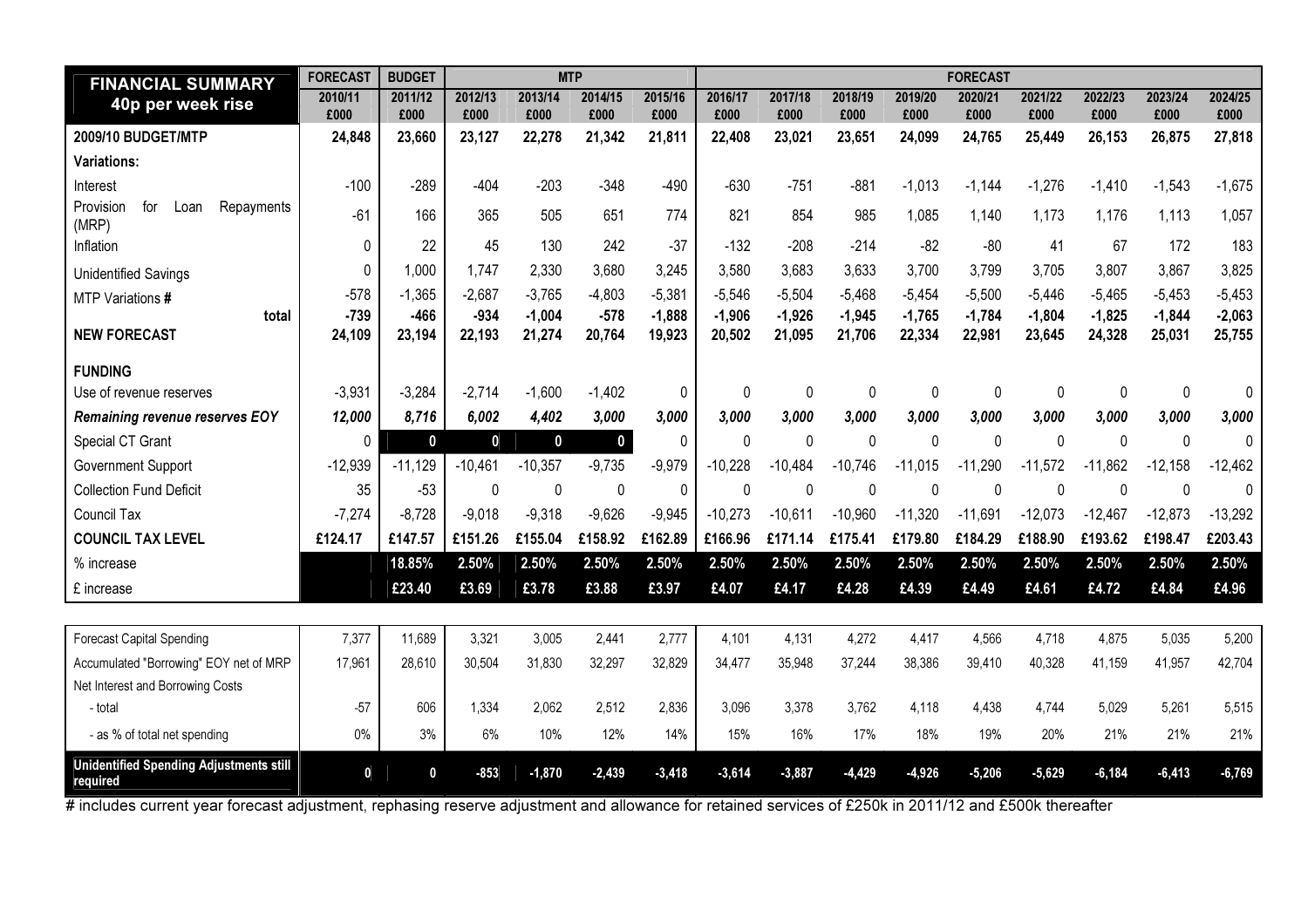# ANNEX F

| <b>DRAFT CAPITAL</b> |                                                           |                | <b>NET CAPITAL EXPENDITURE</b> |       |        |            | <b>CAPITAL GRANTS &amp; CONTRIBUTIONS</b> |                |               |       |      |            |       |
|----------------------|-----------------------------------------------------------|----------------|--------------------------------|-------|--------|------------|-------------------------------------------|----------------|---------------|-------|------|------------|-------|
|                      | <b>PROGRAMME</b>                                          | <b>Revised</b> | <b>Budget</b>                  |       |        | <b>MTP</b> |                                           | <b>Revised</b> | <b>Budget</b> |       |      | <b>MTP</b> |       |
|                      |                                                           | 2010           | 2011                           | 2012  | 2013   | 2014       | 2015                                      | 2010           | 2011          | 2012  | 2013 | 2014       | 2015  |
| <b>Bid</b>           | <b>Scheme</b>                                             | 2011           | 2012                           | 2013  | 2014   | 2015       | 2016                                      | 2011           | 2012          | 2013  | 2014 | 2015       | 2016  |
| No.                  |                                                           | £000           | £000                           | £000  | £000   | £000       | £000                                      | £000           | £000          | £000  | £000 | £000       | £000  |
|                      | <b>Refuse and Recycling</b>                               |                |                                |       |        |            |                                           |                |               |       |      |            |       |
| 948                  | Provision for Bin Replacements                            | 30             | 31                             | 33    | 38     | 48         | 340                                       |                |               |       |      |            |       |
|                      | Wheeled Bins for New Properties                           | 125            | 126                            | 143   | 143    | 139        | 79                                        |                |               |       |      |            |       |
|                      |                                                           |                |                                |       |        |            |                                           |                |               |       |      |            |       |
|                      | <b>Drainage &amp; Sewers</b>                              |                |                                |       |        |            |                                           |                |               |       |      |            |       |
|                      | Alconbury Householder Flood Mitigation                    |                |                                |       |        |            |                                           | 428            |               |       |      |            |       |
|                      | <b>Environmental Health</b>                               |                |                                |       |        |            |                                           |                |               |       |      |            |       |
| 927                  | Air Quality Monitoring Equipment                          | 25             |                                | 30    |        |            |                                           | 7              |               |       |      |            |       |
|                      |                                                           |                |                                |       |        |            |                                           |                |               |       |      |            |       |
|                      | <b>Economic Development</b>                               |                |                                |       |        |            |                                           |                |               |       |      |            |       |
| 401                  | Huntingdon Town Centre Development                        | 1              | 12                             |       |        |            |                                           |                |               |       |      |            |       |
| 224                  | <b>Town Centre Developments</b>                           | 5              | 210                            | 80    |        |            |                                           |                |               |       |      |            |       |
| 239                  | New Industrial Units                                      | 825            |                                |       |        |            |                                           |                |               |       |      |            |       |
| 358                  | Ramsey Rural Renewal                                      | 63             |                                |       |        |            |                                           |                |               |       |      |            |       |
| 509                  | Industrial Estate Repairs                                 | 10             | 16                             |       |        |            |                                           |                |               |       |      |            |       |
| 850                  | Huntingdon West Development (HGF)                         | 9              | 4,723                          | 1,279 | $-430$ | $-750$     | 1,800                                     | 1,791          | 2,027         | 2,500 | 430  | 750        | 1,800 |
|                      |                                                           |                |                                |       |        |            |                                           |                |               |       |      |            |       |
|                      | <b>Community Initiatives</b>                              |                |                                |       |        |            |                                           |                |               |       |      |            |       |
| 423                  | <b>Community Information Project</b>                      | 110            | 11                             |       |        |            |                                           |                |               |       |      |            |       |
| 952                  | Ramsey Library Development<br>Loves Farm Community Centre |                | 45                             | $-45$ |        |            |                                           |                |               | 345   |      |            |       |
|                      |                                                           |                |                                |       |        |            |                                           |                |               |       |      |            |       |
|                      | <b>Parks and Open Spaces</b>                              |                |                                |       |        |            |                                           |                |               |       |      |            |       |
| 808                  | Huntingdon Riverside                                      | 41             |                                |       |        |            |                                           |                |               |       |      |            |       |
| 854                  | Play Equipment & Safety Surface Renewal                   | 155            | 50                             | 20    | 20     | 20         | $20\,$                                    | 45             |               |       |      |            |       |
| 855                  | St Neots Green Corridor (HGF)                             | 102            |                                |       |        |            |                                           | 130            |               |       |      |            |       |
|                      | <b>Leisure Centres</b>                                    |                |                                |       |        |            |                                           |                |               |       |      |            |       |
| 857                  | St Neots LC Development                                   | 1,754          | 60                             |       |        |            | 316                                       | 240            |               |       |      |            |       |
| 896                  | St Ivo LC - Football Improvements                         | $-86$          |                                |       |        |            |                                           | 1,500          |               |       |      |            |       |
| 922                  | St Ivo LC Redevelopment                                   |                | 2,500                          |       |        |            |                                           |                |               |       |      |            |       |
| 861                  | Future maintenance                                        | 940            | 676                            | 382   | 382    | 382        | 522                                       | 422            |               | 140   | 140  | 140        |       |
| 22                   | <b>CCTV</b> Improvements                                  | 5              | 10                             |       |        |            |                                           |                |               |       |      |            |       |
| 957                  | Reception Automation                                      |                | 60                             |       |        |            |                                           |                |               |       |      |            |       |
| 956                  | Replacement Fitness Equipment                             | 200            | 400                            |       | 275    |            |                                           |                |               |       |      |            |       |
|                      |                                                           |                |                                |       |        |            |                                           |                |               |       |      |            |       |
|                      | <b>Community Facilities</b>                               |                |                                |       |        |            |                                           |                |               |       |      |            |       |
| 863                  | <b>Community Facilities Grants</b>                        | 40             |                                |       |        |            |                                           |                |               |       |      |            |       |
|                      | <b>Community Safety</b>                                   |                |                                |       |        |            |                                           |                |               |       |      |            |       |
|                      | Crime and Disorder - Lighting                             |                |                                |       |        |            |                                           |                |               |       |      |            |       |
| 864                  | improvements                                              | 4              |                                |       |        |            |                                           |                |               |       |      |            |       |
| 865                  | CCTV - Camera replacements                                | 159            |                                |       |        |            |                                           |                |               |       |      |            |       |
|                      |                                                           |                |                                |       |        |            |                                           |                |               |       |      |            |       |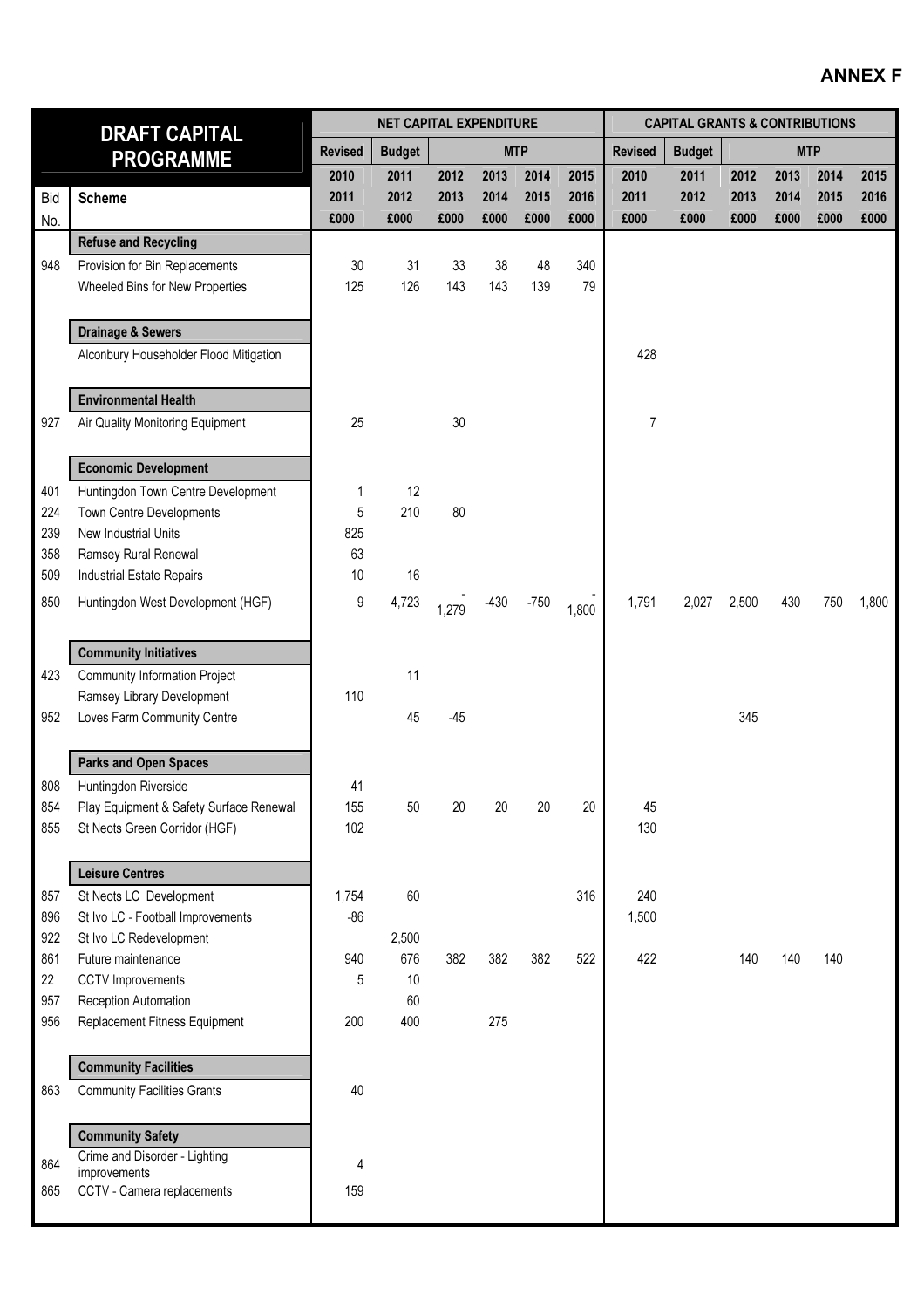| <b>DRAFT CAPITAL</b> |                                                                |                | <b>NET CAPITAL EXPENDITURE</b> |        |            |      | <b>CAPITAL GRANTS &amp; CONTRIBUTIONS</b> |                |               |            |      |      |      |
|----------------------|----------------------------------------------------------------|----------------|--------------------------------|--------|------------|------|-------------------------------------------|----------------|---------------|------------|------|------|------|
|                      | <b>PROGRAMME</b>                                               | <b>Revised</b> | <b>Budget</b>                  |        | <b>MTP</b> |      |                                           | <b>Revised</b> | <b>Budget</b> | <b>MTP</b> |      |      |      |
|                      |                                                                | 2010           | 2011                           | 2012   | 2013       | 2014 | 2015                                      | 2010           | 2011          | 2012       | 2013 | 2014 | 2015 |
| Bid                  | <b>Scheme</b>                                                  | 2011           | 2012                           | 2013   | 2014       | 2015 | 2016                                      | 2011           | 2012          | 2013       | 2014 | 2015 | 2016 |
| No.                  |                                                                | £000           | £000                           | £000   | £000       | £000 | £000                                      | £000           | £000          | £000       | £000 | £000 | £000 |
|                      | <b>Private Housing Support</b>                                 |                |                                |        |            |      |                                           |                |               |            |      |      |      |
| 866                  | <b>Disabled Facilities Grants</b>                              | 1,000          | 800                            | 800    | 800        | 800  | 950                                       | 452            | 600           | 400        | 400  | 400  | 350  |
| 867                  | Repairs Assistance                                             | 160            | 100                            | 100    | 100        | 100  | 100                                       |                |               |            |      |      |      |
| 932                  | Decent Homes - Thermal Efficiency and<br>Category 1 H&S        |                |                                |        |            |      |                                           | 92             | 101           |            |      |      |      |
| 973                  | Housing Capital Grant (non-earmarked)                          | $-64$          |                                |        |            |      |                                           | 64             |               |            |      |      |      |
| 974                  | Decent Homes - Thermal Efficiency<br>Improvements              |                |                                | 64     |            |      |                                           |                |               |            |      |      |      |
| 869                  | Social Housing Grant                                           | 547            |                                |        |            |      |                                           |                |               |            |      |      |      |
|                      | <b>Housing Benefits</b>                                        |                |                                |        |            |      |                                           |                |               |            |      |      |      |
| 626                  | Wireless Working (Benefits and Revenues)                       |                | 24                             |        |            |      |                                           |                |               |            |      |      |      |
|                      | <b>Transportation Strategy</b>                                 |                |                                |        |            |      |                                           |                |               |            |      |      |      |
| 870                  | Local Transport Plan                                           | 73             |                                |        |            |      |                                           |                |               |            |      |      |      |
| 871                  | Safe Cycle Routes                                              | 100            |                                |        |            |      |                                           |                |               |            |      |      |      |
| 872                  | St Neots Transport Strategy Phase 2                            | 94             |                                |        |            |      |                                           |                |               |            |      |      |      |
| 873                  | Accessibility Improvement /Signs in<br>footpaths and car parks | 20             |                                |        |            |      |                                           |                |               |            |      |      |      |
| 351                  | St Neots Pedestrian Bridges                                    | 530            |                                |        |            |      |                                           |                |               |            |      |      |      |
| 874                  | Huntingdon Transport Strategy                                  | 52             |                                |        |            |      |                                           |                |               |            |      |      |      |
| 362                  | St Ives Transport Strategy                                     | 126            |                                |        |            |      |                                           |                |               |            |      |      |      |
| 363                  | Ramsey Transport Strategy<br>Perry Cycle Scheme                | 6              |                                |        |            |      |                                           | 60             | 190           |            |      |      |      |
|                      | <b>Public Transport</b>                                        |                |                                |        |            |      |                                           |                |               |            |      |      |      |
| 818                  | Railway Stations - Improvements                                | 20             | 26                             |        |            |      |                                           |                |               |            |      |      |      |
| 899                  | Bus Shelters - extra provision                                 | 43             |                                |        |            |      |                                           |                |               |            |      |      |      |
| 625                  | Huntingdon Bus Station                                         |                | 40                             |        |            |      |                                           |                |               |            |      |      |      |
|                      | <b>Car Parks</b>                                               |                |                                |        |            |      |                                           |                |               |            |      |      |      |
| 166                  | St Neots - Cambridge Road Car Park                             | 9              | 80                             |        |            |      |                                           |                |               |            |      |      |      |
| 461                  | Car Park Repairs                                               |                | 86                             | 60     | 60         | 31   |                                           |                |               |            |      |      |      |
| 923                  | Extra Car Parking, Huntingdon Town Centre                      | 380            | 900                            | 2,450  |            |      |                                           |                |               | 1,550      |      |      |      |
| 924                  | Additional Car Park Charges (net)                              | 31             |                                |        |            |      |                                           |                |               |            |      |      |      |
|                      | <b>Environmental Improvements</b>                              |                |                                |        |            |      |                                           |                |               |            |      |      |      |
| 52                   | St Ives Town Centre 2 - Completion                             | 12             |                                |        |            |      |                                           |                |               |            |      |      |      |
| 876                  | Small Scale - District Wide Partnership                        | 78             |                                |        |            |      |                                           |                |               |            |      |      |      |
| 877                  | AJC Small scale improvements                                   | 86             |                                |        |            |      |                                           |                |               |            |      |      |      |
| 878                  | Village Residential Areas                                      | 74             |                                |        |            |      |                                           |                |               |            |      |      |      |
| 703                  | Heart of Oxmoor                                                | $-1,366$       |                                | $-169$ |            |      |                                           | 1,366          |               | 169        |      |      |      |
| 920                  | East of Sapley - Preliminary Costs                             |                |                                | $-15$  |            |      |                                           |                |               |            |      |      |      |
|                      | <b>Environmental Strategy</b>                                  |                |                                |        |            |      |                                           |                |               |            |      |      |      |
| 879                  | <b>Environment Strategy Funding</b>                            | 77             | 55                             | 55     | 55         | 55   |                                           |                |               |            |      |      |      |
| 880                  | Sustainable Homes Retrofit                                     | 226            | $-485$                         |        |            |      |                                           | 60             | 485           |            |      |      |      |
| 918                  | <b>Building Efficiency Improvements (Salix</b><br>Grant)       | 45             | 55                             | 58     | 77         | 78   | 62                                        | 46             | $30\,$        |            |      |      |      |